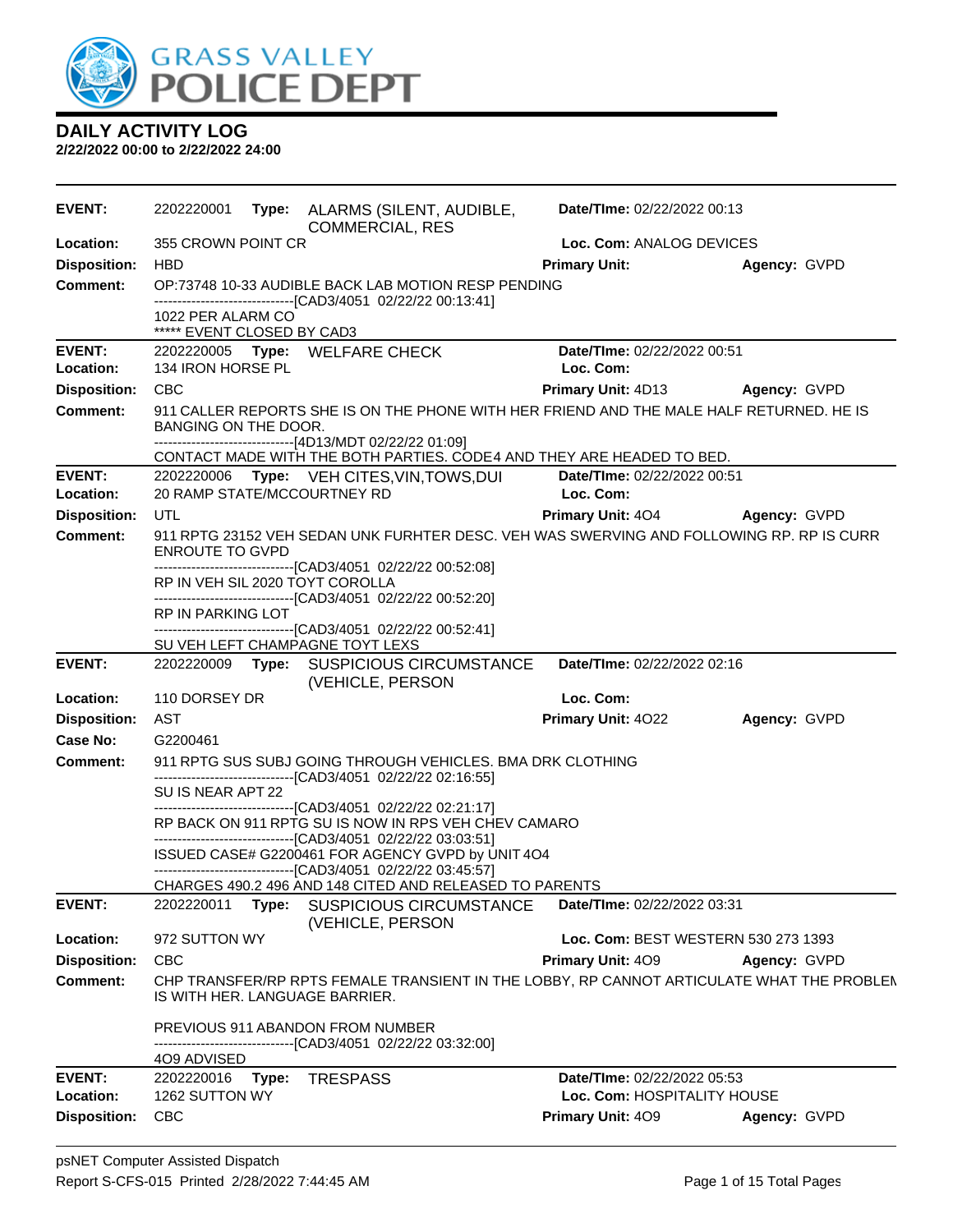

| <b>Comment:</b>     | RP REPORTS SU SNUCK INTO THE HOUSE AND IS REFUSING TO LEAVE THE 2ND FLOOR BREAK ROOM.     |       |                                                                                                 |                                      |                                          |  |  |
|---------------------|-------------------------------------------------------------------------------------------|-------|-------------------------------------------------------------------------------------------------|--------------------------------------|------------------------------------------|--|--|
| <b>EVENT:</b>       | 2202220018                                                                                | Type: | <b>TRESPASS</b>                                                                                 | Date/TIme: 02/22/2022 06:45          |                                          |  |  |
| Location:           | 1262 SUTTON WY                                                                            |       |                                                                                                 |                                      | Loc. Com: HOSPITALITY HOUSE 530 271 7144 |  |  |
| <b>Disposition:</b> | <b>HBD</b>                                                                                |       |                                                                                                 | <b>Primary Unit:</b><br>Agency: GVPD |                                          |  |  |
| Comment:            |                                                                                           |       | RP RPTS SU SNUCK IN TO THE SHELTER AND IS REFUSING TO LEAVE. HE IS IN THE OFFICE.               |                                      |                                          |  |  |
|                     | -------------------------------[CAD3/3980_02/22/22_06:46:46]<br>4O9 ADVISED AND WILL PEND |       |                                                                                                 |                                      |                                          |  |  |
|                     |                                                                                           |       | -------------------------------[CAD1/3753 02/22/22 06:49:02]                                    |                                      |                                          |  |  |
|                     | ***** EVENT CLOSED BY CAD1                                                                |       | RP CALLED BACK, SU LEFT. NEG RESPONSE REQUIRED.                                                 |                                      |                                          |  |  |
| <b>EVENT:</b>       | 2202220035                                                                                |       | Type: COMMUNITY POLICING                                                                        | Date/TIme: 02/22/2022 08:25          |                                          |  |  |
| <b>Disposition:</b> | <b>CBC</b>                                                                                |       | <b>ACTION</b>                                                                                   | Primary Unit: 402                    | Agency: GVPD                             |  |  |
| <b>Comment:</b>     |                                                                                           |       |                                                                                                 |                                      |                                          |  |  |
| <b>EVENT:</b>       | 2202220038                                                                                |       | Type: SUBJECT STOP                                                                              | Date/TIme: 02/22/2022 08:36          |                                          |  |  |
| Location:           | SUTTON WY/BRUNSWICK RD                                                                    |       |                                                                                                 | Loc. Com:                            |                                          |  |  |
| <b>Disposition:</b> |                                                                                           |       | CBC AGITATED PARTY. MOVING ALONG                                                                | Primary Unit: 4R6                    | Agency: GVPD                             |  |  |
| <b>Comment:</b>     |                                                                                           |       | --------------------------------[CAD4/4116 02/22/22 08:36:33]                                   |                                      |                                          |  |  |
| <b>EVENT:</b>       |                                                                                           |       | EVENT LOCATION CHANGED FROM SUTTON/BRUNSWICK<br>2202220039 Type: COMMUNITY POLICING             | Date/TIme: 02/22/2022 08:41          |                                          |  |  |
|                     |                                                                                           |       | <b>ACTION</b>                                                                                   |                                      |                                          |  |  |
| <b>Disposition:</b> | CBC 98T                                                                                   |       |                                                                                                 | Primary Unit: 4017                   | Agency: GVPD                             |  |  |
| <b>Comment:</b>     |                                                                                           |       |                                                                                                 |                                      |                                          |  |  |
| <b>EVENT:</b>       | 2202220041                                                                                | Type: | <b>ORDINANCES</b><br>(COUNTY/MUNICIPAL)                                                         | Date/TIme: 02/22/2022 08:48          |                                          |  |  |
| Location:           | 851 SUTTON WY                                                                             |       |                                                                                                 | Loc. Com: CULTURE SHOCK YOGURT       |                                          |  |  |
| <b>Disposition:</b> | CBC                                                                                       |       |                                                                                                 | <b>Primary Unit: 4R6</b>             | Agency: GVPD                             |  |  |
| <b>Comment:</b>     |                                                                                           |       | RP RPTG 3 TRANSIENTS WITH SEVERAL ITEMS. REQ THEY BE MOVED ALONG                                |                                      |                                          |  |  |
| <b>EVENT:</b>       | 2202220043                                                                                | Type: | <b>SUSPICIOUS CIRCUMSTANCE</b><br>(VEHICLE, PERSON                                              | Date/TIme: 02/22/2022 08:49          |                                          |  |  |
| Location:           | 265 SUTTON WY                                                                             |       |                                                                                                 |                                      | Loc. Com: BEHIND GLENBROOK IN THE WOODS  |  |  |
| <b>Disposition:</b> | 4017                                                                                      |       | CBC HOMELESS CAMP. INFO FORWARDED TO                                                            | Primary Unit: 4R6                    | Agency: GVPD                             |  |  |
| <b>Comment:</b>     | ** BETWEEN BUILDINGS 4/5                                                                  |       |                                                                                                 |                                      |                                          |  |  |
|                     | OR IT IS STOLEN                                                                           |       | WHI LEXUS HAS SLID DOWN THE HILL, UNK IF IT IS OCCUPIED, RP CONCERNED PEOPLE ARE CAMPING IN IT  |                                      |                                          |  |  |
| <b>EVENT:</b>       |                                                                                           |       | 2202220045 Type: COMMUNITY POLICING<br><b>ACTION</b>                                            | Date/TIme: 02/22/2022 08:52          |                                          |  |  |
| <b>Disposition:</b> | <b>CBC</b>                                                                                |       |                                                                                                 | Primary Unit: 402                    | Agency: GVPD                             |  |  |
| <b>Comment:</b>     |                                                                                           |       |                                                                                                 |                                      |                                          |  |  |
| <b>EVENT:</b>       | 2202220049                                                                                | Type: | PRIVATE PARTY TOW REPORT                                                                        | Date/TIme: 02/22/2022 08:58          |                                          |  |  |
| Location:           | 319 RAILROAD AV                                                                           |       |                                                                                                 |                                      | Loc. Com: ADVANCED TOWING 530 477 5400   |  |  |
| <b>Disposition:</b> | <b>HBD</b>                                                                                |       |                                                                                                 | <b>Primary Unit:</b>                 | Agency: GVPD                             |  |  |
| <b>Comment:</b>     |                                                                                           |       | PRIVATE PARTY TOW FOR VEH DUMPED ON PROPERTY<br>------------------[CAD3/3980 02/22/22 09:05:25] |                                      |                                          |  |  |
|                     | FCN/3702205301323                                                                         |       |                                                                                                 |                                      |                                          |  |  |
| <b>EVENT:</b>       | ***** EVENT CLOSED BY CAD3                                                                |       |                                                                                                 | Date/TIme: 02/22/2022 09:11          |                                          |  |  |
|                     | 2202220054                                                                                | Type: | DISTURBANCE (NOISE,<br>MUSIC, VERBAL, BARKI                                                     |                                      |                                          |  |  |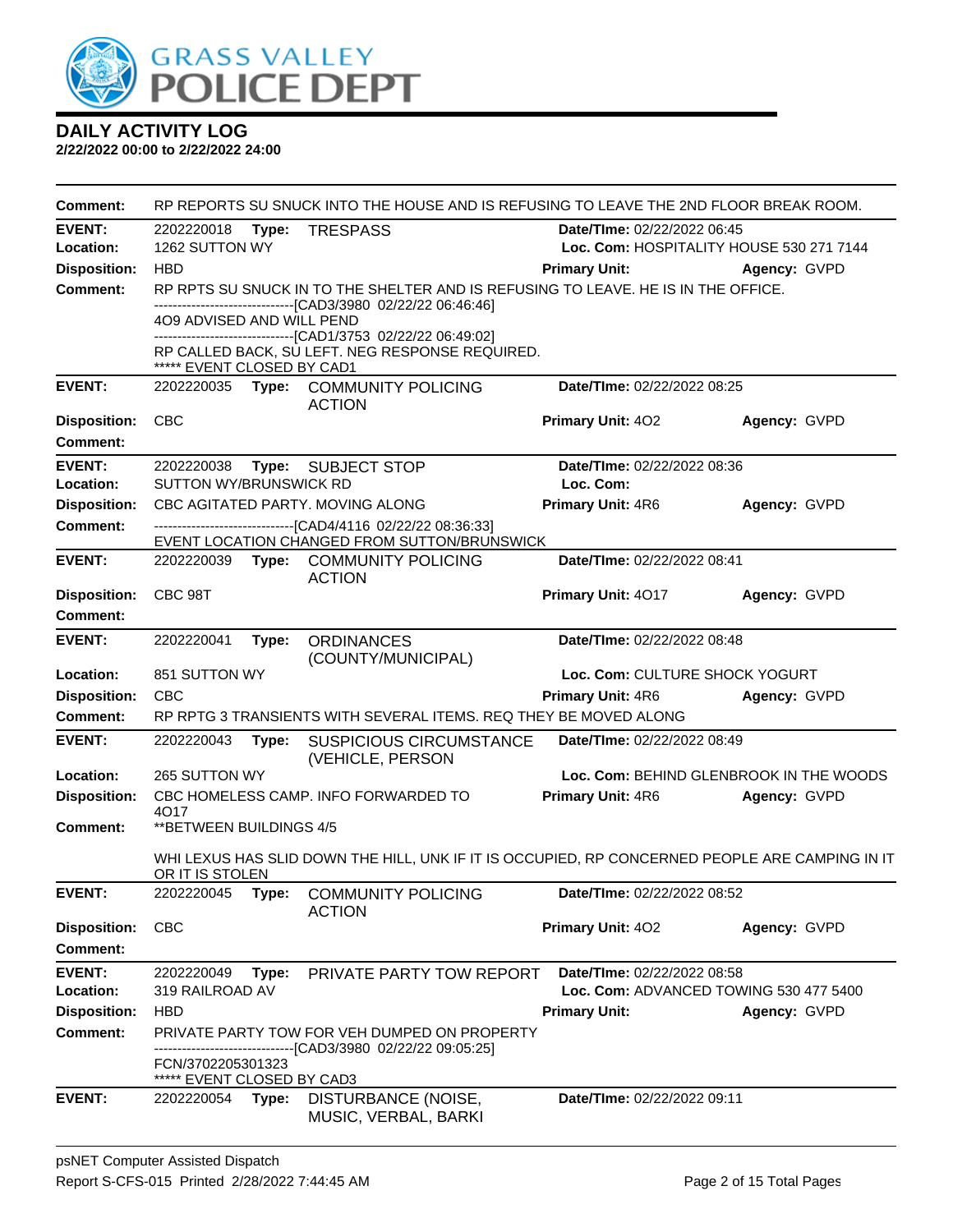

|  |  |  | <b>DAILY ACTIVITY LOG</b> |  |
|--|--|--|---------------------------|--|
|  |  |  |                           |  |

| <b>Disposition:</b><br>CBC PAROLE AGENT ADVISED. PARTY MOVING<br><b>Primary Unit: 4R6</b><br>Agency: GVPD<br><b>ALONG</b><br>MALE SUBJ IFO YOGURT SHOP THAT IS VERY AGITATED AND YELLING AT SOMEONE THAT IS NOT THERE<br>Comment:<br>WMA// 506// LATE 40'S// GRY SWEATSHIRT AND BLK SNOWPANTS// NEG WEAPONS SEEN<br><b>EVENT:</b><br>2202220055<br>PUBLIC RELATION CONTACT<br>Date/TIme: 02/22/2022 09:15<br>Type:<br><b>BRUNSWICK BASIN</b><br>Loc. Com:<br>Location:<br><b>Disposition:</b><br>CBC 98T<br>Primary Unit: 4023<br>Agency: GVPD<br><b>Comment:</b><br>RP IN THE PD LOBBY REQ TO SPEAK WITH SOMEONE THAT KNOWS HER AND WONT GET UPSET WITH HER<br>WHEN SHE TALKS RP IS CONCERNED BECAUSE THERE ARE A LOT OF THINGS GOING ON AT THE BASIN RI<br>COULD NOT ELABORATE MUCH FURTHER OTHER THAN TO "GET SOMEBODY DOWN HERE OR THERE WILL<br>BE HELL TO PAY IF THEY SHOW UP I WILL DROP EVERYTHING AGAINST THE POLICE AND NEVER CALL<br>AGAIN" AND THEN DISCONNECTED<br><b>EVENT:</b><br>2202220057 Type: VEH CITES, VIN, TOWS, DUI<br>Date/TIme: 02/22/2022 09:27<br>Location:<br>131 JOERSCHKE DR<br>Loc. Com:<br><b>Disposition:</b><br><b>RPT</b><br><b>Primary Unit: 402</b><br>Agency: GVPD<br>Case No:<br>G2200462<br>----------------------------------[CAD3/3980 02/22/22 09:27:29]<br><b>Comment:</b><br>EVENT LOCATION CHANGED FROM 131 JOERSCHKE<br>--------------------------------[CAD2/3973 02/22/22 09:28:15]<br>TOW ASSIGNED-CELESTIAL VALLEY TOWING, 875 IDAHO MARYLAND DR, GRASS VALLEY, 5302723353,<br>----------------------------------[CAD2/3973 02/22/22 09:28:19]<br>ETA DRIVE TIME<br>------------------------------[CAD4/4116 02/22/22 09:46:34]<br>ISSUED CASE# G2200462 FOR AGENCY GVPD by UNIT 4O2<br>--------------------------------[CAD3/3980 02/22/22 10:04:33]<br>FCN/3702205301597<br><b>EVENT:</b><br>Date/TIme: 02/22/2022 09:32<br>2202220060<br>Type:<br>ANIMALS (ABUSE, LOOSE,<br>FOUND, INJURED)<br><b>BRIGHTON ST/HOCKING AV</b><br>Loc. Com:<br>Location:<br>Primary Unit: 4Z32<br><b>Disposition:</b><br><b>RPT</b><br>Agency: GVPD<br>Case No:<br>G2200463<br><b>Comment:</b><br>2 STRAY DOGS<br>-------------------------------[CAD4/4116 02/22/22 09:32:58]<br>EVENT LOCATION CHANGED FROM BRIGHTON/HAWKING<br>-------------------------------[CAD3/3980 02/22/22 09:43:52]<br>CAPUTRED AT 252 CORNWALL<br>-------------------------------[CAD4/4116 02/22/22 09:52:15]<br>ISSUED CASE# G2200463 FOR AGENCY GVPD by UNIT 4Z32<br><b>EVENT:</b><br>2202220063<br>Type:<br><b>SUBJECT STOP</b><br>Date/TIme: 02/22/2022 09:41<br><b>GATES PL</b><br>Location:<br>Loc. Com:<br>CBC 98T<br><b>Disposition:</b><br>Primary Unit: 4017<br>Agency: GVPD<br>OUT W/ A FEW<br>Comment:<br><b>EVENT:</b><br><b>CITIZEN ASSIST (CIVIL</b><br>Date/TIme: 02/22/2022 09:54<br>2202220067<br>Type:<br>STANDBY'S, LOCKOUT<br>Location:<br>342 S SCHOOL ST<br>Loc. Com: BELL HILL SCHOOL<br><b>Disposition:</b><br><b>CBC</b><br>Primary Unit: 4021<br>Agency: GVPD<br><b>Comment:</b><br>SECRETARY REQ LE PRESENCE AT PICK UP TODAY AND DROP OFF TOMORROW FOR UNRULY PARENTS<br>GETTING UPSET AT DROP OFF. REQ10-21.<br>-------------------[4O21/MDT 02/22/22 10:05]<br>PU AT3:20 AND DROP OFF AT8:45 | Location: | 855 SUTTON WY |  | Loc. Com: COLDWELL BANKER |  |  |
|-----------------------------------------------------------------------------------------------------------------------------------------------------------------------------------------------------------------------------------------------------------------------------------------------------------------------------------------------------------------------------------------------------------------------------------------------------------------------------------------------------------------------------------------------------------------------------------------------------------------------------------------------------------------------------------------------------------------------------------------------------------------------------------------------------------------------------------------------------------------------------------------------------------------------------------------------------------------------------------------------------------------------------------------------------------------------------------------------------------------------------------------------------------------------------------------------------------------------------------------------------------------------------------------------------------------------------------------------------------------------------------------------------------------------------------------------------------------------------------------------------------------------------------------------------------------------------------------------------------------------------------------------------------------------------------------------------------------------------------------------------------------------------------------------------------------------------------------------------------------------------------------------------------------------------------------------------------------------------------------------------------------------------------------------------------------------------------------------------------------------------------------------------------------------------------------------------------------------------------------------------------------------------------------------------------------------------------------------------------------------------------------------------------------------------------------------------------------------------------------------------------------------------------------------------------------------------------------------------------------------------------------------------------------------------------------------------------------------------------------------------------------------------------------------------------------------------------------------------------------------------------------------------------------------------------------------------------------------------------------------------------------------------------------------------------------------------------------------------------------------------------------------------------------------------------------------------------------------------------------------|-----------|---------------|--|---------------------------|--|--|
|                                                                                                                                                                                                                                                                                                                                                                                                                                                                                                                                                                                                                                                                                                                                                                                                                                                                                                                                                                                                                                                                                                                                                                                                                                                                                                                                                                                                                                                                                                                                                                                                                                                                                                                                                                                                                                                                                                                                                                                                                                                                                                                                                                                                                                                                                                                                                                                                                                                                                                                                                                                                                                                                                                                                                                                                                                                                                                                                                                                                                                                                                                                                                                                                                                               |           |               |  |                           |  |  |
|                                                                                                                                                                                                                                                                                                                                                                                                                                                                                                                                                                                                                                                                                                                                                                                                                                                                                                                                                                                                                                                                                                                                                                                                                                                                                                                                                                                                                                                                                                                                                                                                                                                                                                                                                                                                                                                                                                                                                                                                                                                                                                                                                                                                                                                                                                                                                                                                                                                                                                                                                                                                                                                                                                                                                                                                                                                                                                                                                                                                                                                                                                                                                                                                                                               |           |               |  |                           |  |  |
|                                                                                                                                                                                                                                                                                                                                                                                                                                                                                                                                                                                                                                                                                                                                                                                                                                                                                                                                                                                                                                                                                                                                                                                                                                                                                                                                                                                                                                                                                                                                                                                                                                                                                                                                                                                                                                                                                                                                                                                                                                                                                                                                                                                                                                                                                                                                                                                                                                                                                                                                                                                                                                                                                                                                                                                                                                                                                                                                                                                                                                                                                                                                                                                                                                               |           |               |  |                           |  |  |
|                                                                                                                                                                                                                                                                                                                                                                                                                                                                                                                                                                                                                                                                                                                                                                                                                                                                                                                                                                                                                                                                                                                                                                                                                                                                                                                                                                                                                                                                                                                                                                                                                                                                                                                                                                                                                                                                                                                                                                                                                                                                                                                                                                                                                                                                                                                                                                                                                                                                                                                                                                                                                                                                                                                                                                                                                                                                                                                                                                                                                                                                                                                                                                                                                                               |           |               |  |                           |  |  |
|                                                                                                                                                                                                                                                                                                                                                                                                                                                                                                                                                                                                                                                                                                                                                                                                                                                                                                                                                                                                                                                                                                                                                                                                                                                                                                                                                                                                                                                                                                                                                                                                                                                                                                                                                                                                                                                                                                                                                                                                                                                                                                                                                                                                                                                                                                                                                                                                                                                                                                                                                                                                                                                                                                                                                                                                                                                                                                                                                                                                                                                                                                                                                                                                                                               |           |               |  |                           |  |  |
|                                                                                                                                                                                                                                                                                                                                                                                                                                                                                                                                                                                                                                                                                                                                                                                                                                                                                                                                                                                                                                                                                                                                                                                                                                                                                                                                                                                                                                                                                                                                                                                                                                                                                                                                                                                                                                                                                                                                                                                                                                                                                                                                                                                                                                                                                                                                                                                                                                                                                                                                                                                                                                                                                                                                                                                                                                                                                                                                                                                                                                                                                                                                                                                                                                               |           |               |  |                           |  |  |
|                                                                                                                                                                                                                                                                                                                                                                                                                                                                                                                                                                                                                                                                                                                                                                                                                                                                                                                                                                                                                                                                                                                                                                                                                                                                                                                                                                                                                                                                                                                                                                                                                                                                                                                                                                                                                                                                                                                                                                                                                                                                                                                                                                                                                                                                                                                                                                                                                                                                                                                                                                                                                                                                                                                                                                                                                                                                                                                                                                                                                                                                                                                                                                                                                                               |           |               |  |                           |  |  |
|                                                                                                                                                                                                                                                                                                                                                                                                                                                                                                                                                                                                                                                                                                                                                                                                                                                                                                                                                                                                                                                                                                                                                                                                                                                                                                                                                                                                                                                                                                                                                                                                                                                                                                                                                                                                                                                                                                                                                                                                                                                                                                                                                                                                                                                                                                                                                                                                                                                                                                                                                                                                                                                                                                                                                                                                                                                                                                                                                                                                                                                                                                                                                                                                                                               |           |               |  |                           |  |  |
|                                                                                                                                                                                                                                                                                                                                                                                                                                                                                                                                                                                                                                                                                                                                                                                                                                                                                                                                                                                                                                                                                                                                                                                                                                                                                                                                                                                                                                                                                                                                                                                                                                                                                                                                                                                                                                                                                                                                                                                                                                                                                                                                                                                                                                                                                                                                                                                                                                                                                                                                                                                                                                                                                                                                                                                                                                                                                                                                                                                                                                                                                                                                                                                                                                               |           |               |  |                           |  |  |
|                                                                                                                                                                                                                                                                                                                                                                                                                                                                                                                                                                                                                                                                                                                                                                                                                                                                                                                                                                                                                                                                                                                                                                                                                                                                                                                                                                                                                                                                                                                                                                                                                                                                                                                                                                                                                                                                                                                                                                                                                                                                                                                                                                                                                                                                                                                                                                                                                                                                                                                                                                                                                                                                                                                                                                                                                                                                                                                                                                                                                                                                                                                                                                                                                                               |           |               |  |                           |  |  |
|                                                                                                                                                                                                                                                                                                                                                                                                                                                                                                                                                                                                                                                                                                                                                                                                                                                                                                                                                                                                                                                                                                                                                                                                                                                                                                                                                                                                                                                                                                                                                                                                                                                                                                                                                                                                                                                                                                                                                                                                                                                                                                                                                                                                                                                                                                                                                                                                                                                                                                                                                                                                                                                                                                                                                                                                                                                                                                                                                                                                                                                                                                                                                                                                                                               |           |               |  |                           |  |  |
|                                                                                                                                                                                                                                                                                                                                                                                                                                                                                                                                                                                                                                                                                                                                                                                                                                                                                                                                                                                                                                                                                                                                                                                                                                                                                                                                                                                                                                                                                                                                                                                                                                                                                                                                                                                                                                                                                                                                                                                                                                                                                                                                                                                                                                                                                                                                                                                                                                                                                                                                                                                                                                                                                                                                                                                                                                                                                                                                                                                                                                                                                                                                                                                                                                               |           |               |  |                           |  |  |
|                                                                                                                                                                                                                                                                                                                                                                                                                                                                                                                                                                                                                                                                                                                                                                                                                                                                                                                                                                                                                                                                                                                                                                                                                                                                                                                                                                                                                                                                                                                                                                                                                                                                                                                                                                                                                                                                                                                                                                                                                                                                                                                                                                                                                                                                                                                                                                                                                                                                                                                                                                                                                                                                                                                                                                                                                                                                                                                                                                                                                                                                                                                                                                                                                                               |           |               |  |                           |  |  |
|                                                                                                                                                                                                                                                                                                                                                                                                                                                                                                                                                                                                                                                                                                                                                                                                                                                                                                                                                                                                                                                                                                                                                                                                                                                                                                                                                                                                                                                                                                                                                                                                                                                                                                                                                                                                                                                                                                                                                                                                                                                                                                                                                                                                                                                                                                                                                                                                                                                                                                                                                                                                                                                                                                                                                                                                                                                                                                                                                                                                                                                                                                                                                                                                                                               |           |               |  |                           |  |  |
|                                                                                                                                                                                                                                                                                                                                                                                                                                                                                                                                                                                                                                                                                                                                                                                                                                                                                                                                                                                                                                                                                                                                                                                                                                                                                                                                                                                                                                                                                                                                                                                                                                                                                                                                                                                                                                                                                                                                                                                                                                                                                                                                                                                                                                                                                                                                                                                                                                                                                                                                                                                                                                                                                                                                                                                                                                                                                                                                                                                                                                                                                                                                                                                                                                               |           |               |  |                           |  |  |
|                                                                                                                                                                                                                                                                                                                                                                                                                                                                                                                                                                                                                                                                                                                                                                                                                                                                                                                                                                                                                                                                                                                                                                                                                                                                                                                                                                                                                                                                                                                                                                                                                                                                                                                                                                                                                                                                                                                                                                                                                                                                                                                                                                                                                                                                                                                                                                                                                                                                                                                                                                                                                                                                                                                                                                                                                                                                                                                                                                                                                                                                                                                                                                                                                                               |           |               |  |                           |  |  |
|                                                                                                                                                                                                                                                                                                                                                                                                                                                                                                                                                                                                                                                                                                                                                                                                                                                                                                                                                                                                                                                                                                                                                                                                                                                                                                                                                                                                                                                                                                                                                                                                                                                                                                                                                                                                                                                                                                                                                                                                                                                                                                                                                                                                                                                                                                                                                                                                                                                                                                                                                                                                                                                                                                                                                                                                                                                                                                                                                                                                                                                                                                                                                                                                                                               |           |               |  |                           |  |  |
|                                                                                                                                                                                                                                                                                                                                                                                                                                                                                                                                                                                                                                                                                                                                                                                                                                                                                                                                                                                                                                                                                                                                                                                                                                                                                                                                                                                                                                                                                                                                                                                                                                                                                                                                                                                                                                                                                                                                                                                                                                                                                                                                                                                                                                                                                                                                                                                                                                                                                                                                                                                                                                                                                                                                                                                                                                                                                                                                                                                                                                                                                                                                                                                                                                               |           |               |  |                           |  |  |
|                                                                                                                                                                                                                                                                                                                                                                                                                                                                                                                                                                                                                                                                                                                                                                                                                                                                                                                                                                                                                                                                                                                                                                                                                                                                                                                                                                                                                                                                                                                                                                                                                                                                                                                                                                                                                                                                                                                                                                                                                                                                                                                                                                                                                                                                                                                                                                                                                                                                                                                                                                                                                                                                                                                                                                                                                                                                                                                                                                                                                                                                                                                                                                                                                                               |           |               |  |                           |  |  |
|                                                                                                                                                                                                                                                                                                                                                                                                                                                                                                                                                                                                                                                                                                                                                                                                                                                                                                                                                                                                                                                                                                                                                                                                                                                                                                                                                                                                                                                                                                                                                                                                                                                                                                                                                                                                                                                                                                                                                                                                                                                                                                                                                                                                                                                                                                                                                                                                                                                                                                                                                                                                                                                                                                                                                                                                                                                                                                                                                                                                                                                                                                                                                                                                                                               |           |               |  |                           |  |  |
|                                                                                                                                                                                                                                                                                                                                                                                                                                                                                                                                                                                                                                                                                                                                                                                                                                                                                                                                                                                                                                                                                                                                                                                                                                                                                                                                                                                                                                                                                                                                                                                                                                                                                                                                                                                                                                                                                                                                                                                                                                                                                                                                                                                                                                                                                                                                                                                                                                                                                                                                                                                                                                                                                                                                                                                                                                                                                                                                                                                                                                                                                                                                                                                                                                               |           |               |  |                           |  |  |
|                                                                                                                                                                                                                                                                                                                                                                                                                                                                                                                                                                                                                                                                                                                                                                                                                                                                                                                                                                                                                                                                                                                                                                                                                                                                                                                                                                                                                                                                                                                                                                                                                                                                                                                                                                                                                                                                                                                                                                                                                                                                                                                                                                                                                                                                                                                                                                                                                                                                                                                                                                                                                                                                                                                                                                                                                                                                                                                                                                                                                                                                                                                                                                                                                                               |           |               |  |                           |  |  |
|                                                                                                                                                                                                                                                                                                                                                                                                                                                                                                                                                                                                                                                                                                                                                                                                                                                                                                                                                                                                                                                                                                                                                                                                                                                                                                                                                                                                                                                                                                                                                                                                                                                                                                                                                                                                                                                                                                                                                                                                                                                                                                                                                                                                                                                                                                                                                                                                                                                                                                                                                                                                                                                                                                                                                                                                                                                                                                                                                                                                                                                                                                                                                                                                                                               |           |               |  |                           |  |  |
|                                                                                                                                                                                                                                                                                                                                                                                                                                                                                                                                                                                                                                                                                                                                                                                                                                                                                                                                                                                                                                                                                                                                                                                                                                                                                                                                                                                                                                                                                                                                                                                                                                                                                                                                                                                                                                                                                                                                                                                                                                                                                                                                                                                                                                                                                                                                                                                                                                                                                                                                                                                                                                                                                                                                                                                                                                                                                                                                                                                                                                                                                                                                                                                                                                               |           |               |  |                           |  |  |
|                                                                                                                                                                                                                                                                                                                                                                                                                                                                                                                                                                                                                                                                                                                                                                                                                                                                                                                                                                                                                                                                                                                                                                                                                                                                                                                                                                                                                                                                                                                                                                                                                                                                                                                                                                                                                                                                                                                                                                                                                                                                                                                                                                                                                                                                                                                                                                                                                                                                                                                                                                                                                                                                                                                                                                                                                                                                                                                                                                                                                                                                                                                                                                                                                                               |           |               |  |                           |  |  |
|                                                                                                                                                                                                                                                                                                                                                                                                                                                                                                                                                                                                                                                                                                                                                                                                                                                                                                                                                                                                                                                                                                                                                                                                                                                                                                                                                                                                                                                                                                                                                                                                                                                                                                                                                                                                                                                                                                                                                                                                                                                                                                                                                                                                                                                                                                                                                                                                                                                                                                                                                                                                                                                                                                                                                                                                                                                                                                                                                                                                                                                                                                                                                                                                                                               |           |               |  |                           |  |  |
|                                                                                                                                                                                                                                                                                                                                                                                                                                                                                                                                                                                                                                                                                                                                                                                                                                                                                                                                                                                                                                                                                                                                                                                                                                                                                                                                                                                                                                                                                                                                                                                                                                                                                                                                                                                                                                                                                                                                                                                                                                                                                                                                                                                                                                                                                                                                                                                                                                                                                                                                                                                                                                                                                                                                                                                                                                                                                                                                                                                                                                                                                                                                                                                                                                               |           |               |  |                           |  |  |
|                                                                                                                                                                                                                                                                                                                                                                                                                                                                                                                                                                                                                                                                                                                                                                                                                                                                                                                                                                                                                                                                                                                                                                                                                                                                                                                                                                                                                                                                                                                                                                                                                                                                                                                                                                                                                                                                                                                                                                                                                                                                                                                                                                                                                                                                                                                                                                                                                                                                                                                                                                                                                                                                                                                                                                                                                                                                                                                                                                                                                                                                                                                                                                                                                                               |           |               |  |                           |  |  |
|                                                                                                                                                                                                                                                                                                                                                                                                                                                                                                                                                                                                                                                                                                                                                                                                                                                                                                                                                                                                                                                                                                                                                                                                                                                                                                                                                                                                                                                                                                                                                                                                                                                                                                                                                                                                                                                                                                                                                                                                                                                                                                                                                                                                                                                                                                                                                                                                                                                                                                                                                                                                                                                                                                                                                                                                                                                                                                                                                                                                                                                                                                                                                                                                                                               |           |               |  |                           |  |  |
|                                                                                                                                                                                                                                                                                                                                                                                                                                                                                                                                                                                                                                                                                                                                                                                                                                                                                                                                                                                                                                                                                                                                                                                                                                                                                                                                                                                                                                                                                                                                                                                                                                                                                                                                                                                                                                                                                                                                                                                                                                                                                                                                                                                                                                                                                                                                                                                                                                                                                                                                                                                                                                                                                                                                                                                                                                                                                                                                                                                                                                                                                                                                                                                                                                               |           |               |  |                           |  |  |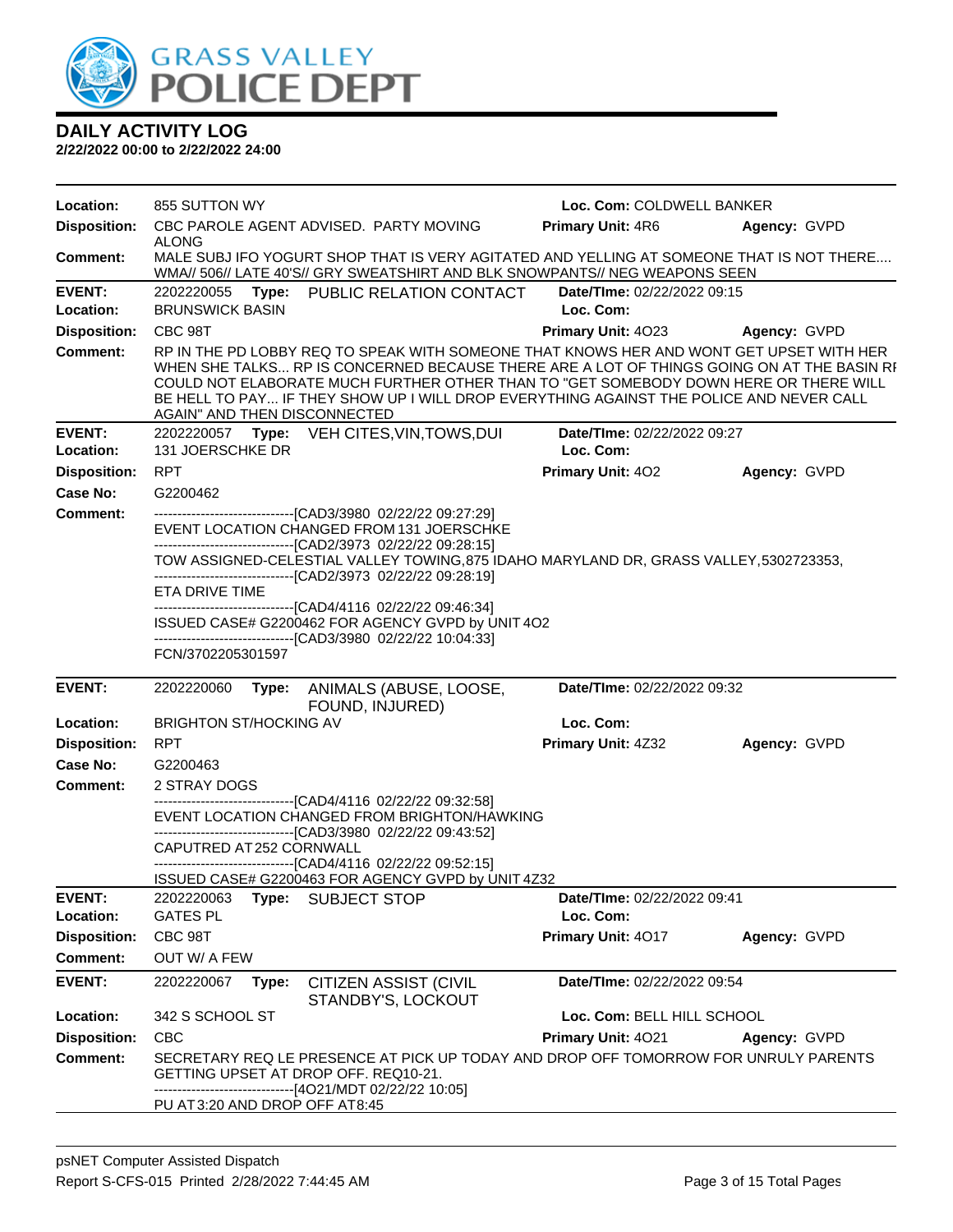

| <b>EVENT:</b>       | 2202220068                                                    | Type: | <b>SUSPICIOUS CIRCUMSTANCE</b><br>(VEHICLE, PERSON                                                                                                                                                                               | Date/TIme: 02/22/2022 09:55                                 |                     |
|---------------------|---------------------------------------------------------------|-------|----------------------------------------------------------------------------------------------------------------------------------------------------------------------------------------------------------------------------------|-------------------------------------------------------------|---------------------|
| Location:           | 155 GLASSON WY                                                |       |                                                                                                                                                                                                                                  | Loc. Com: TRAIL BEHIND BUILDING 4 AT THE<br><b>HOSPITAL</b> |                     |
| <b>Disposition:</b> | <b>VEHICLES</b>                                               |       | CBC OWNER ADVISED TO PRIVATE PARTY TOW                                                                                                                                                                                           | <b>Primary Unit: 4R6</b>                                    | Agency: GVPD        |
| Comment:            |                                                               |       | 911 RPTG HE JUST DISCOVERED A TRAILER HIDDEN IN THE BUSHES W/ NO PLATES AND THE COPPER WIRE<br>STOLEN RP THINKS THE TRAILER IS STOLEN                                                                                            |                                                             |                     |
| <b>EVENT:</b>       | 2202220069                                                    |       | Type: COMMUNITY POLICING<br><b>ACTION</b>                                                                                                                                                                                        | Date/TIme: 02/22/2022 09:57                                 |                     |
| Location:           | 175 JOERSCHKE DR                                              |       |                                                                                                                                                                                                                                  | Loc. Com:                                                   |                     |
| <b>Disposition:</b> | CBC                                                           |       |                                                                                                                                                                                                                                  | Primary Unit: 4017                                          | Agency: GVPD        |
| Comment:            |                                                               |       | -----------------------------------[CAD4/4116 02/22/22 09:57:33]<br>EVENT LOCATION CHANGED FROM 175 JEORSKI                                                                                                                      |                                                             |                     |
| <b>EVENT:</b>       |                                                               |       | 2202220071 Type: THEFT (GRAND, PETTY, FROM<br><b>MERCHANT)</b>                                                                                                                                                                   | Date/TIme: 02/22/2022 09:58                                 |                     |
| Location:           | 275 DORSEY DR                                                 |       |                                                                                                                                                                                                                                  | Loc. Com:                                                   |                     |
| <b>Disposition:</b> | <b>CBC</b>                                                    |       |                                                                                                                                                                                                                                  | Primary Unit: 4021                                          | <b>Agency: GVPD</b> |
| <b>Comment:</b>     |                                                               |       | REQ 10-21 REF SOMEONE GETTING INTO VEH AND GOING THROUGH GLOVE COMPARTMENT.                                                                                                                                                      |                                                             |                     |
|                     | REPORTED CAR BURGS.                                           |       | -------------------------------[4O21/MDT 02/22/22 10:50]<br>RUMMAGED THROUGH GLOVE BOX AND UNKNOWN IF ANYTHING WAS STOLEN. NOTHING STOLEN OR<br>DAMAGED AT THIS TIME. CALLED TO REPORT FOR DOCUMENTATION IN CASE THERE ARE OTHER |                                                             |                     |
| <b>EVENT:</b>       | 2202220072                                                    |       | Type: FOOT PATROL                                                                                                                                                                                                                | Date/TIme: 02/22/2022 10:01                                 |                     |
| <b>Disposition:</b> | <b>CBC</b>                                                    |       |                                                                                                                                                                                                                                  | Primary Unit: 4017                                          | Agency: GVPD        |
| <b>Comment:</b>     |                                                               |       |                                                                                                                                                                                                                                  |                                                             |                     |
|                     |                                                               |       |                                                                                                                                                                                                                                  |                                                             |                     |
| <b>EVENT:</b>       | 2202220075                                                    |       | Type: EXTRA PATROL                                                                                                                                                                                                               | Date/TIme: 02/22/2022 10:12                                 |                     |
| Location:           | 342 S SCHOOL ST                                               |       |                                                                                                                                                                                                                                  | Loc. Com: BELL HILL SCHOOL                                  |                     |
| <b>Disposition:</b> | <b>CBC</b>                                                    |       |                                                                                                                                                                                                                                  | <b>Primary Unit:</b>                                        | Agency: GVPD        |
| <b>Comment:</b>     |                                                               |       | SECRETARY REQ LE PRESENCE AT PICK UP TODAY AND DROP OFF TOMORROW FOR UNRULY PARENTS<br>GETTING UPSET AT DROP OFF. REQ10-21.                                                                                                      |                                                             |                     |
|                     | PU AT 3:20 AND DROP OFF AT 8:45<br>***** EVENT CLOSED BY CAD3 |       | -------------------------------[4O21/MDT 02/22/22 10:05]                                                                                                                                                                         |                                                             |                     |
| <b>EVENT:</b>       |                                                               |       | 2202220076 Type: EXTRA PATROL                                                                                                                                                                                                    | Date/TIme: 02/22/2022 10:15                                 |                     |
| Location:           | 342 S SCHOOL ST                                               |       |                                                                                                                                                                                                                                  | Loc. Com: BELL HILL SCHOOL                                  |                     |
| <b>Disposition:</b> |                                                               |       | HBD 4023 COPIES FOR BEAT INFO                                                                                                                                                                                                    | <b>Primary Unit:</b>                                        | Agency: GVPD        |
| <b>Comment:</b>     | ***** SCHEDULED EVENT *****                                   |       | SECRETARY REQ LE PRESENCE AT PICK UP TODAY AND DROP OFF TOMORROW FOR UNRULY PARENTS<br>GETTING UPSET AT DROP OFF. REQ10-21.                                                                                                      |                                                             |                     |
|                     | PU AT 3:20 AND DROP OFF AT 8:45                               |       | ------------------------[4O21/MDT 02/22/22 10:05]<br>EVENT CLOSED BY CAD3 WITH COMMENT-4023 COPIES FOR BEAT INFO                                                                                                                 |                                                             |                     |
| <b>EVENT:</b>       | 2202220079 Type: FRAUD                                        |       |                                                                                                                                                                                                                                  | Date/TIme: 02/22/2022 10:35                                 |                     |
| Location:           | 1451 EA MAIN ST                                               |       |                                                                                                                                                                                                                                  | Loc. Com: THE LAMP DOCTOR                                   |                     |
| <b>Disposition:</b> | RPT THEFT REPORT TAKEN                                        |       |                                                                                                                                                                                                                                  | <b>Primary Unit: 4R6</b>                                    | Agency: GVPD        |
| Case No:            | G2200464                                                      |       |                                                                                                                                                                                                                                  |                                                             |                     |
| <b>Comment:</b>     |                                                               |       | RP RPTG CHECK STOLEN OUT OF HIS CHECKBOOK AND CASHED. REQ 10-21<br>------------------------------[CAD4/4116 02/22/22 10:54:19]                                                                                                   |                                                             |                     |
| <b>EVENT:</b>       |                                                               |       | ISSUED CASE# G2200464 FOR AGENCY GVPD by UNIT 4R6<br>2202220083 Type: EXTRA PATROL                                                                                                                                               | Date/TIme: 02/22/2022 10:46                                 |                     |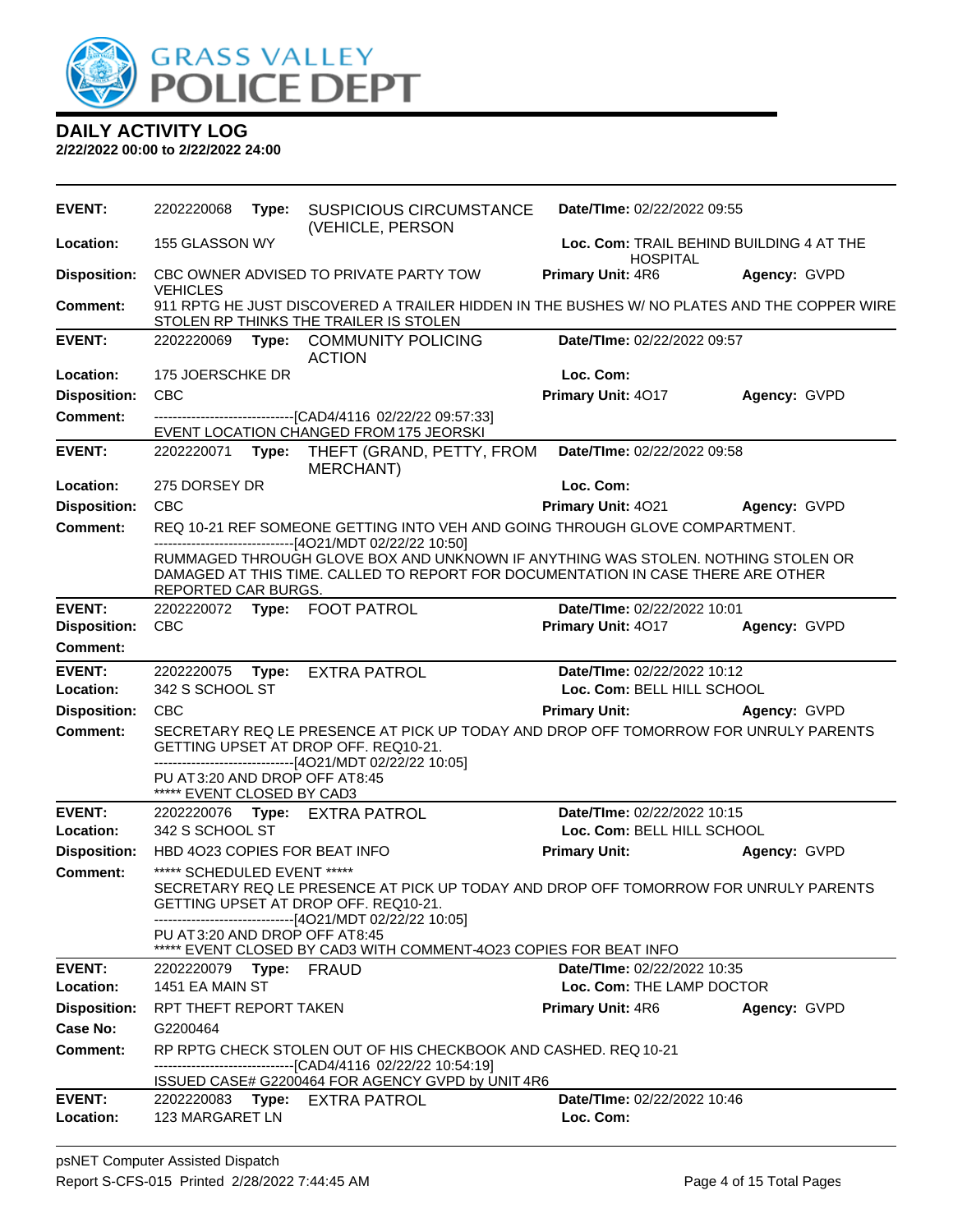

| <b>Disposition:</b> | <b>CBC</b>                |       |                                                                                                                                                                                                                                                                     | Primary Unit: 4015          | Agency: GVPD                               |
|---------------------|---------------------------|-------|---------------------------------------------------------------------------------------------------------------------------------------------------------------------------------------------------------------------------------------------------------------------|-----------------------------|--------------------------------------------|
| <b>Comment:</b>     |                           |       | -------------------------------[CAD4/4116 02/22/22 10:46:40]                                                                                                                                                                                                        |                             |                                            |
| <b>EVENT:</b>       |                           |       | EVENT LOCATION CHANGED FROM 123 MARGARET LN<br>2202220084 Type: DISTURBANCE (NOISE,<br>MUSIC, VERBAL, BARKI                                                                                                                                                         | Date/TIme: 02/22/2022 10:54 |                                            |
| Location:           | 510 WHITING ST            |       |                                                                                                                                                                                                                                                                     | Loc. Com:                   |                                            |
| <b>Disposition:</b> | <b>CBC</b>                |       |                                                                                                                                                                                                                                                                     | <b>Primary Unit: 405</b>    | Agency: GVPD                               |
| <b>Comment:</b>     | <b>NEG WEAPONS</b>        |       | 91 REPPORTING 415 WITH HER 15 YO GRANDSON BREAKING ITEMS AND REFUSING TO GO TO SCHOOL                                                                                                                                                                               |                             |                                            |
|                     |                           |       | -------------------------------[CAD2/3973 02/22/22 10:55:14]<br>CAN HEAR 415 ADULTS YELLING AND JUV CRYING/SCREAMING IN BACKGROUND<br>-------------------------------[CAD2/3973 02/22/22 10:57:07]                                                                  |                             |                                            |
|                     |                           |       | PER RP THE JUV JUST BROKE THE DISH TO THE TV<br>--------------------------------[CAD2/3973 02/22/22 10:57:36]                                                                                                                                                       |                             |                                            |
|                     |                           |       | PER RP THE JUV IS IN HIS ROOM NEG HBD/HS NEG MENTAL HEALTH ISSUES                                                                                                                                                                                                   |                             |                                            |
| <b>EVENT:</b>       |                           |       | 2202220086 Type: FOLLOWUP                                                                                                                                                                                                                                           | Date/TIme: 02/22/2022 11:01 |                                            |
| Location:           | 123 MARGARET LN           |       |                                                                                                                                                                                                                                                                     | Loc. Com:                   |                                            |
| <b>Disposition:</b> | <b>CBC</b>                |       |                                                                                                                                                                                                                                                                     | <b>Primary Unit: 402</b>    | Agency: GVPD                               |
| Comment:            |                           |       | --------------------------------[4O2/MDT 02/22/22 11:07]<br>GRAFFITI AT 123 MARGARET LN (BACK SIDE RETAINING WALL) AND 155 GLASSON WAY, DIGNITY HEALTH<br>HOSPITAL BUILDING 2A FACING HWY. FOLLOW UP W PROPERTY OWNERS.                                             |                             |                                            |
| <b>EVENT:</b>       | 2202220091                |       | Type: FOLLOWUP                                                                                                                                                                                                                                                      | Date/Time: 02/22/2022 11:16 |                                            |
| <b>Disposition:</b> | <b>CBC</b>                |       |                                                                                                                                                                                                                                                                     | <b>Primary Unit: 402</b>    | Agency: GVPD                               |
| <b>Comment:</b>     |                           |       |                                                                                                                                                                                                                                                                     |                             |                                            |
| <b>EVENT:</b>       | 2202220097                | Type: | <b>COMMUNITY POLICING</b><br><b>ACTION</b>                                                                                                                                                                                                                          | Date/TIme: 02/22/2022 11:27 |                                            |
| <b>Disposition:</b> | <b>CBC</b>                |       |                                                                                                                                                                                                                                                                     | <b>Primary Unit: 402</b>    | Agency: GVPD                               |
| Comment:            |                           |       |                                                                                                                                                                                                                                                                     |                             |                                            |
| <b>EVENT:</b>       | 2202220098                | Type: | 911 UNKNOWN<br>(HANGUPS, ABAN'S)                                                                                                                                                                                                                                    | Date/TIme: 02/22/2022 11:28 |                                            |
| Location:           | 500 CROWN POINT CR        |       |                                                                                                                                                                                                                                                                     |                             | Loc. Com: Turning Point Community Programs |
| <b>Disposition:</b> | HBD LOG PER 4R6           |       |                                                                                                                                                                                                                                                                     | <b>Primary Unit:</b>        | Agency: GVPD                               |
| <b>Comment:</b>     | 911 HANGUP                |       |                                                                                                                                                                                                                                                                     |                             |                                            |
|                     |                           |       | ----------------[CAD1/4074_02/22/22 11:28:39]<br>PHONE TREE ON CB - RECEPTION DID NOT ANSWER<br>***** EVENT CLOSED BY CAD3 WITH COMMENT-LOG PER 4R6                                                                                                                 |                             |                                            |
| <b>EVENT:</b>       | 2202220100                |       | Type: DISTURBANCE (NOISE,<br>MUSIC, VERBAL, BARKI                                                                                                                                                                                                                   | Date/TIme: 02/22/2022 11:29 |                                            |
| Location:           | 500 CROWN POINT CR        |       |                                                                                                                                                                                                                                                                     | Loc. Com:                   |                                            |
| <b>Disposition:</b> | <b>RPT INFO</b>           |       |                                                                                                                                                                                                                                                                     | <b>Primary Unit:</b>        | Agency: GVPD                               |
| <b>Case No:</b>     | G2200466                  |       |                                                                                                                                                                                                                                                                     |                             |                                            |
| <b>Comment:</b>     |                           |       | BEHAVIORAL HEALTH RPTG CLIENT IS CURRENTLY PUNCHING DOORS AND TAKING HIS CLOTHES OFF.<br>CURRENTLY IN THE LOBBY. NEG DRUGS/ALC, JUST RELEASED FROM JAIL<br>----------------------[CAD3/3980_02/22/22 12:50:15]<br>ISSUED CASE# G2200466 FOR AGENCY GVPD by UNIT 4R6 |                             |                                            |
| <b>EVENT:</b>       | 2202220101                | Type: | <b>SUSPICIOUS CIRCUMSTANCE</b><br>(VEHICLE, PERSON                                                                                                                                                                                                                  | Date/TIme: 02/22/2022 11:30 |                                            |
| Location:           | WE EMPIRE ST/SO AUBURN ST |       |                                                                                                                                                                                                                                                                     | Loc. Com:                   |                                            |
| <b>Disposition:</b> | <b>HBD</b>                |       |                                                                                                                                                                                                                                                                     | <b>Primary Unit:</b>        | Agency: GVPD                               |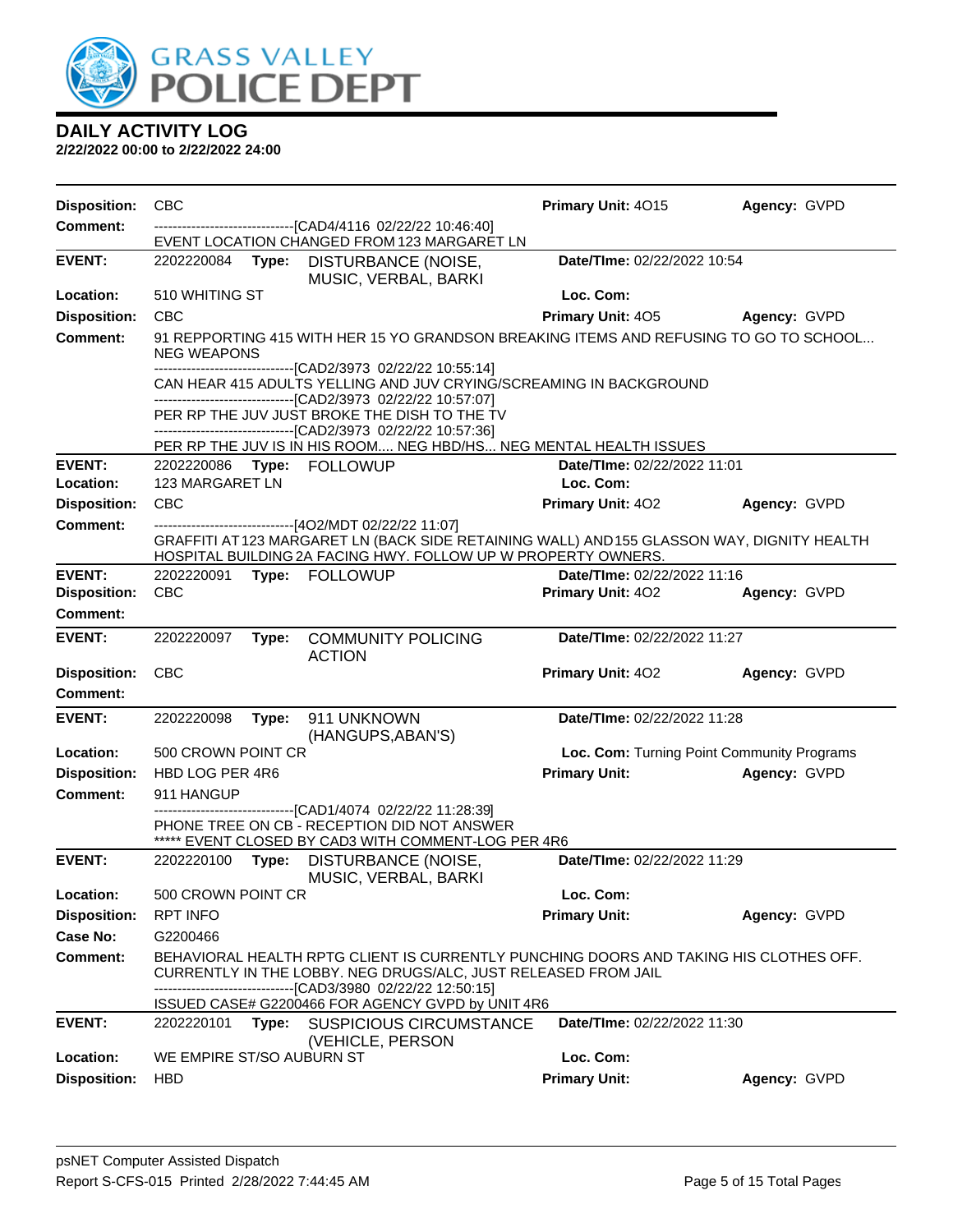

#### **2/22/2022 00:00 to 2/22/2022 24:00**

| <b>Comment:</b>     |                                    |       | 911 CALLER RPTG SUS SUBJ WEARING A BLK MASK CARRYING A KNIFE 'OR SOMETHING'                                                                                                                                                                                                                                                                                                                                                                      |                                    |                                          |
|---------------------|------------------------------------|-------|--------------------------------------------------------------------------------------------------------------------------------------------------------------------------------------------------------------------------------------------------------------------------------------------------------------------------------------------------------------------------------------------------------------------------------------------------|------------------------------------|------------------------------------------|
|                     |                                    |       | LSW BLK SWEATER AND BRO PANTS. WALKING TWD DOWNTOAN SAFEWAY<br>------------------------------[CAD1/4074 02/22/22 11:30:27]                                                                                                                                                                                                                                                                                                                       |                                    |                                          |
|                     |                                    |       | RP ADV SU LOOKED STRANGE BUT WAS NOT DOING ANYTHING THREATENING                                                                                                                                                                                                                                                                                                                                                                                  |                                    |                                          |
|                     | ***** EVENT CLOSED BY CAD3         |       | -------------------------------[CAD3/3980 02/22/22 11:40:20]<br>402 ADVISED/ BEAT OFFICER ADVISED                                                                                                                                                                                                                                                                                                                                                |                                    |                                          |
| <b>EVENT:</b>       |                                    |       | 2202220102 Type: DISTURBANCE (NOISE,<br>MUSIC, VERBAL, BARKI                                                                                                                                                                                                                                                                                                                                                                                     | Date/TIme: 02/22/2022 11:37        |                                          |
| Location:           | 159 LUCAS LN # 3                   |       |                                                                                                                                                                                                                                                                                                                                                                                                                                                  | Loc. Com:                          |                                          |
| <b>Disposition:</b> | <b>RPT</b>                         |       |                                                                                                                                                                                                                                                                                                                                                                                                                                                  | <b>Primary Unit: 405</b>           | Agency: GVPD                             |
| Case No:            | G2200465                           |       |                                                                                                                                                                                                                                                                                                                                                                                                                                                  |                                    |                                          |
| <b>Comment:</b>     | <b>BACKGROUND</b>                  |       | 911 XFR FROM CHP-- CAN HEAR 415V AND PEOPLE YELLING "YOURE NEVER GOING TO SEE HIM AGAIN" CAN<br>HEAR FEMALE COMFORTING A CRYING CHILD WHILE OTHER FEMALE IS SCREAMING AND YELLING IN THE                                                                                                                                                                                                                                                         |                                    |                                          |
|                     | LINE DISCONNECTED                  |       | ------------------------------[CAD2/3973 02/22/22 11:37:44]                                                                                                                                                                                                                                                                                                                                                                                      |                                    |                                          |
|                     |                                    |       | -------------------------------[CAD2/3973 02/22/22 11:39:53]<br>MADE CONTACT WITH RP WHO ADVISED SHE HAD HEARD YELLING AND OPENED THE DOOR TO SEE HER<br>NEIGHBOR IN A 415 DURING CUSTODY EXCHANGE, PER RP THE MALE HALF GRABBED THE FEMALE BY THE<br>THROAT AND THREW HER TO THE GARBAGE RP CURR HAS THE54 YO JUV WITH HER XRAY HALF IS<br>WITH THE RP, MALE NO LONGER ON SCENE<br>-------------------------------[CAD2/3973 02/22/22 11:40:09] |                                    |                                          |
|                     | MALE LEFT IN BLK HONDA CRV UNK DOT |       |                                                                                                                                                                                                                                                                                                                                                                                                                                                  |                                    |                                          |
|                     |                                    |       | --------------------------------[CAD2/3973 02/22/22 11:40:14]<br>EVENT LOCATION CHANGED FROM 159 LUCAS LN GV<br>-------------------------------[CAD2/3973 02/22/22 11:40:45]                                                                                                                                                                                                                                                                     |                                    |                                          |
|                     | DECLINING MEDICAL                  |       |                                                                                                                                                                                                                                                                                                                                                                                                                                                  |                                    |                                          |
|                     | <b>NEG WEAPOS</b>                  |       | ------------------------------[CAD2/3973 02/22/22 11:41:06]                                                                                                                                                                                                                                                                                                                                                                                      |                                    |                                          |
|                     |                                    |       | -------------------------------[CAD3/3980 02/22/22 12:12:02]                                                                                                                                                                                                                                                                                                                                                                                     |                                    |                                          |
| <b>EVENT:</b>       |                                    |       | ISSUED CASE# G2200465 FOR AGENCY GVPD by UNIT 4O5                                                                                                                                                                                                                                                                                                                                                                                                | Date/TIme: 02/22/2022 11:58        |                                          |
|                     |                                    |       | 2202220106 Type: DISTURBANCE (NOISE,<br>MUSIC, VERBAL, BARKI                                                                                                                                                                                                                                                                                                                                                                                     |                                    |                                          |
| Location:           | 440 HENDERSON ST                   |       |                                                                                                                                                                                                                                                                                                                                                                                                                                                  | Loc. Com: INTERFAITH FOOD MINISTRY |                                          |
| <b>Disposition:</b> | <b>CBC</b>                         |       |                                                                                                                                                                                                                                                                                                                                                                                                                                                  | <b>Primary Unit: 4017</b>          | Agency: GVPD                             |
| <b>Comment:</b>     |                                    |       | RP RPTG KNOWN XRAY TRANSIENT IS OUTSIDE CHASING PEOPLE AWAY, YELLING, AND POUNDING ON THE<br>DOOR. REQ SHE BE MOVD ALONG                                                                                                                                                                                                                                                                                                                         |                                    |                                          |
|                     | ***** EVENT CLOSED BY CAD3         |       | WFA LSW PINK HOODIE, BLK PANTS                                                                                                                                                                                                                                                                                                                                                                                                                   |                                    |                                          |
| <b>EVENT:</b>       | 2202220115                         | Type: | <b>CITIZEN ASSIST (CIVIL</b><br>STANDBY'S, LOCKOUT                                                                                                                                                                                                                                                                                                                                                                                               | Date/TIme: 02/22/2022 12:30        |                                          |
| Location:           | 1262 SUTTON WY                     |       |                                                                                                                                                                                                                                                                                                                                                                                                                                                  |                                    | Loc. Com: HOSPITALITY HOUSE 530 271 7144 |
| <b>Disposition:</b> | <b>CBC</b>                         |       |                                                                                                                                                                                                                                                                                                                                                                                                                                                  | Primary Unit: 4015                 | Agency: GVPD                             |
| <b>Comment:</b>     | <b>CLEARANCE</b>                   |       |                                                                                                                                                                                                                                                                                                                                                                                                                                                  |                                    |                                          |
| <b>EVENT:</b>       | 2202220116                         | Type: | DRUGS (ANY NARCOTIC<br><b>RELATED OFFENSE)</b>                                                                                                                                                                                                                                                                                                                                                                                                   | Date/TIme: 02/22/2022 12:34        |                                          |
| Location:           | 654 MALTMAN DR                     |       |                                                                                                                                                                                                                                                                                                                                                                                                                                                  | Loc. Com: SIERRA AUTO BODY         |                                          |
| <b>Disposition:</b> | <b>GOA</b>                         |       |                                                                                                                                                                                                                                                                                                                                                                                                                                                  | Primary Unit: 4017                 | Agency: GVPD                             |
| <b>Comment:</b>     |                                    |       | 911 RPTNG MALE "SHOOTING UP HEROIN" WHILE KIDS ARE WALKING BY, WMA BLK SWEATSHIRT<br>------------------[CAD3/3980_02/22/22 12:35:16]                                                                                                                                                                                                                                                                                                             |                                    |                                          |
|                     | <b>VOICED</b>                      |       |                                                                                                                                                                                                                                                                                                                                                                                                                                                  |                                    |                                          |
| <b>EVENT:</b>       | 2202220119                         | Type: | ABANDONED VEHICLES                                                                                                                                                                                                                                                                                                                                                                                                                               | Date/TIme: 02/22/2022 12:59        |                                          |

psNET Computer Assisted Dispatch Report S-CFS-015 Printed 2/28/2022 7:44:45 AM Page 6 of 15 Total Pages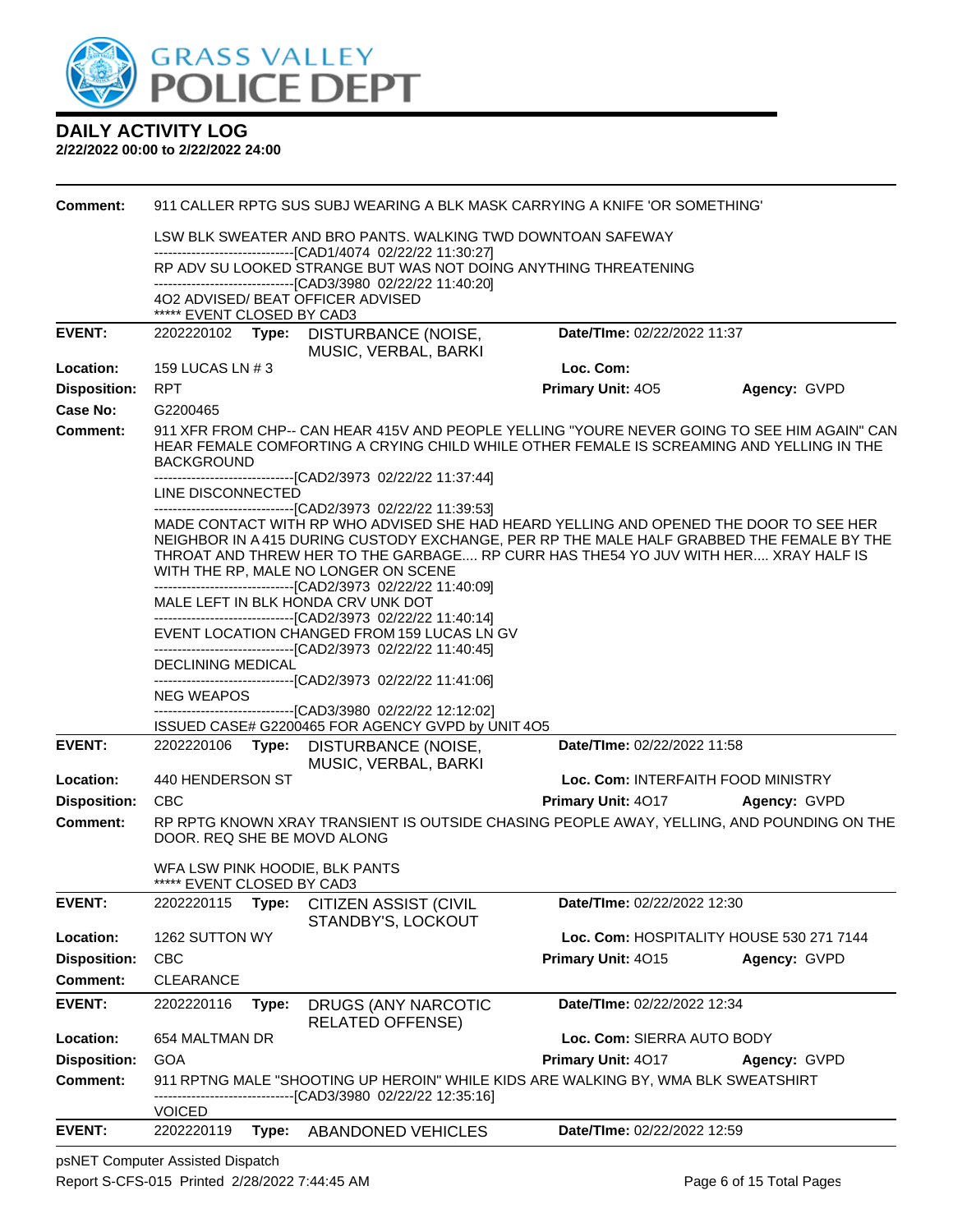

| <b>Disposition:</b>        | WA PARKING WARNING ISSUED              |                                                                                                                | <b>Primary Unit: 4R6</b>                 | Agency: GVPD                             |
|----------------------------|----------------------------------------|----------------------------------------------------------------------------------------------------------------|------------------------------------------|------------------------------------------|
| <b>Comment:</b>            |                                        |                                                                                                                |                                          |                                          |
| <b>EVENT:</b><br>Location: | 2202220124<br>Type:<br>129 S AUBURN ST | <b>FOLLOWUP</b>                                                                                                | Date/TIme: 02/22/2022 13:21              | Loc. Com: GRASS VALLEY POLICE DEPARTMENT |
| <b>Disposition:</b>        |                                        | ARA CITED AND RELEASED FOR 243(E)(1) PC                                                                        | Primary Unit: 4015                       | Agency: GVPD                             |
| <b>Comment:</b>            | OW MALE FROM LUCAS LN                  |                                                                                                                |                                          |                                          |
|                            |                                        | -------------------------[CAD3/3980_02/22/22 13:34:41]<br>EVENT LOCATION CHANGED FROM GVPD                     |                                          |                                          |
| <b>EVENT:</b>              | 2202220135                             | Type: CITIZEN ASSIST (CIVIL<br>STANDBY'S, LOCKOUT                                                              | Date/TIme: 02/22/2022 14:09              |                                          |
| Location:                  | 1262 SUTTON WY                         |                                                                                                                | Loc. Com: HOSPITALITY HOUSE 530 271 7144 |                                          |
| <b>Disposition:</b>        | <b>CBC</b>                             |                                                                                                                | Primary Unit: 4015                       | Agency: GVPD                             |
| <b>Comment:</b>            | <b>CLEARANCE X1</b>                    |                                                                                                                |                                          |                                          |
| <b>EVENT:</b>              | 2202220136<br>Type:                    | <b>COMMUNITY POLICING</b><br><b>ACTION</b>                                                                     | Date/TIme: 02/22/2022 14:14              |                                          |
| Location:                  | <b>788 TAYLORVILLE RD</b>              |                                                                                                                | Loc. Com:                                |                                          |
| <b>Disposition:</b>        | <b>CBC</b>                             |                                                                                                                | Primary Unit: 4017                       | Agency: GVPD                             |
| <b>Comment:</b>            | PG&E                                   | -------------------[CAD2/3973_02/22/22_14:20:26]                                                               |                                          |                                          |
|                            |                                        | EVENT LOCATION CHANGED FROM 788 TAYLORVILLE RD                                                                 |                                          |                                          |
| <b>EVENT:</b>              | 2202220137<br>Type:                    | ANIMALS (ABUSE, LOOSE,<br>FOUND, INJURED)                                                                      | Date/TIme: 02/22/2022 14:15              |                                          |
| Location:                  | OPHIR ST/BENNETT ST                    |                                                                                                                | Loc. Com:                                |                                          |
| <b>Disposition:</b>        | <b>WHEE</b>                            | CBC DOG CONTAINED WITH CHAIN TOSTEERING                                                                        | Primary Unit: 4Z32                       | Agency: GVPD                             |
| Comment:                   | BLK/GRY TOYT PICK UP. REQG CHECK       | RP RPTG DOG ALMOST JUMPED OUT OF PARKED TRUCK AND ATTACKED THE RP, VEH DESC TWO TONE                           |                                          |                                          |
| <b>EVENT:</b>              | 2202220143<br>Type:                    | 911 UNKNOWN<br>(HANGUPS, ABAN'S)                                                                               | Date/TIme: 02/22/2022 14:26              |                                          |
| Location:                  | 12054 NEVADA CITY HIGHWAY              |                                                                                                                | Loc. Com: SAVE MART                      |                                          |
| <b>Disposition:</b>        | <b>HBD</b>                             |                                                                                                                | <b>Primary Unit:</b>                     | Agency: GVPD                             |
| <b>Comment:</b>            | 911 ABANDON                            | -----------------------[CAD4/4116 02/22/22 14:28:42]                                                           |                                          |                                          |
|                            |                                        | EVENT LOCATION CHANGED FROM 2054 NEVADA CITY HIGHWAY GV<br>----------------------[CAD4/4116 02/22/22 14:28:54] |                                          |                                          |
|                            | ***** EVENT CLOSED BY CAD4             | ON CALL BACK, ACCIDENTAL WHILE DIALING OUT, C4                                                                 |                                          |                                          |
| <b>EVENT:</b>              | 2202220149                             | Type: COMMUNITY POLICING<br><b>ACTION</b>                                                                      | <b>Date/TIme: 02/22/2022 14:37</b>       |                                          |
| Location:                  | 660 MINNIE ST                          |                                                                                                                | Loc. Com: CONDON PARK                    |                                          |
| <b>Disposition:</b>        | <b>CBC</b>                             |                                                                                                                | Primary Unit: 402                        | Agency: GVPD                             |
| <b>Comment:</b>            |                                        | ----------------------------[CAD2/3973_02/22/22_14:41:41]<br>EVENT LOCATION CHANGED FROM 660 MINNIE ST.        |                                          |                                          |
| <b>EVENT:</b>              | 2202220152                             | Type: ANIMALS (ABUSE, LOOSE,<br>FOUND, INJURED)                                                                | Date/TIme: 02/22/2022 14:50              |                                          |
| Location:                  | 115 CYPRESS HILL DR                    |                                                                                                                | Loc. Com:                                |                                          |
| <b>Disposition:</b>        | <b>CBC NO BARKING HEARD</b>            |                                                                                                                | Primary Unit: 4Z32                       | Agency: GVPD                             |
| <b>Comment:</b>            |                                        | --------------------------[CAD2/3973  02/22/22 14:50:21]<br>EVENT LOCATION CHANGED FROM 107 CYPRESS HILL       |                                          |                                          |
|                            |                                        | ---------------------------[CAD2/3973 02/22/22 14:52:17]<br>EVENT LOCATION CHANGED FROM 107 CYPRESS HILL DR GV |                                          |                                          |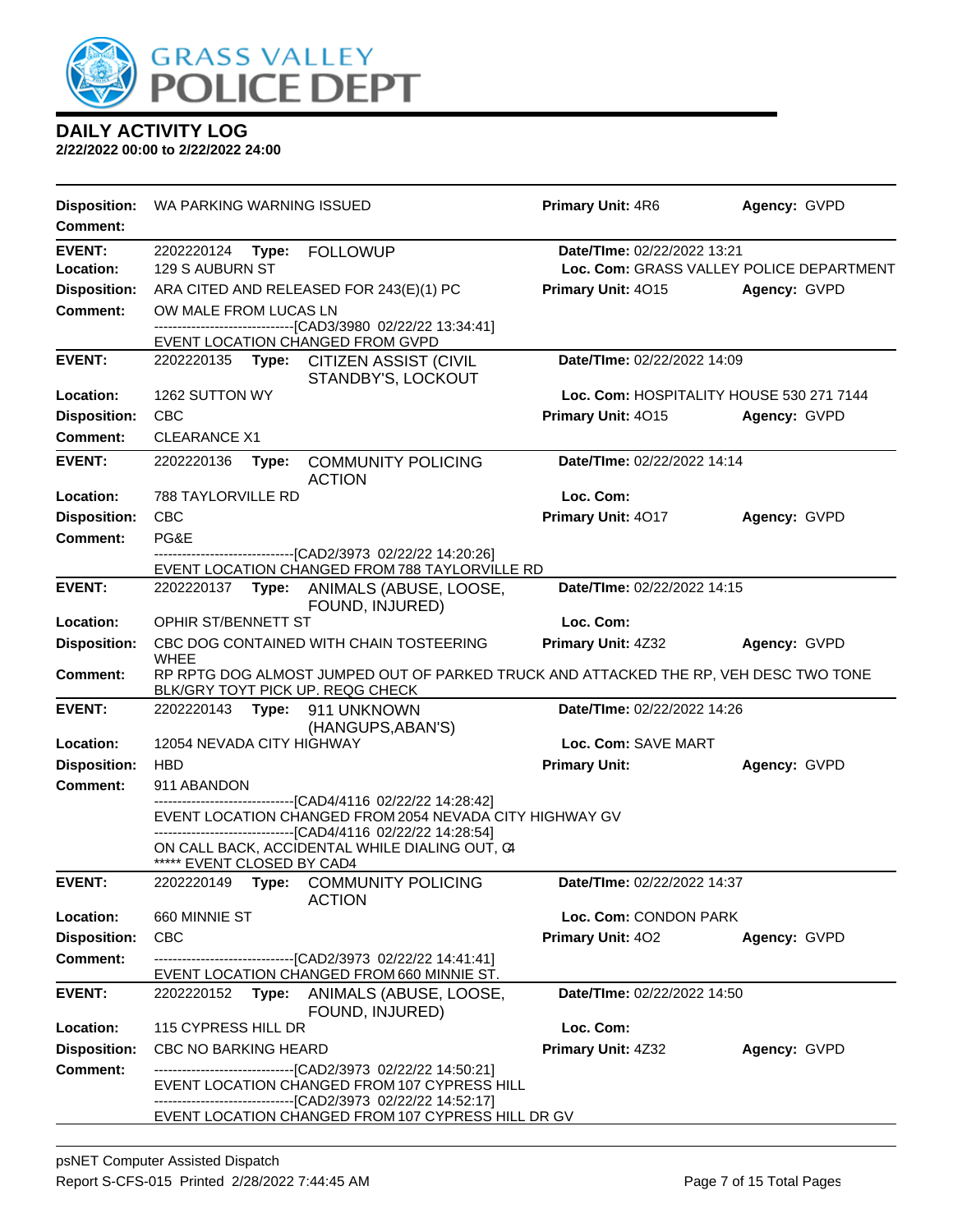

| <b>EVENT:</b>       | 2202220153                                                                                                       | Type: | <b>ORDINANCES</b><br>(COUNTY/MUNICIPAL)                                                                                                                                                                                                                                      | Date/TIme: 02/22/2022 14:50     |              |
|---------------------|------------------------------------------------------------------------------------------------------------------|-------|------------------------------------------------------------------------------------------------------------------------------------------------------------------------------------------------------------------------------------------------------------------------------|---------------------------------|--------------|
| Location:           | 265 SUTTON WY                                                                                                    |       |                                                                                                                                                                                                                                                                              | Loc. Com:                       |              |
| <b>Disposition:</b> | <b>CBC</b>                                                                                                       |       |                                                                                                                                                                                                                                                                              | Primary Unit: 4017              | Agency: GVPD |
| <b>Comment:</b>     |                                                                                                                  |       | OUT AT CAMP IN WOODS JUST SOUTH OF LOCATION<br>----------------------------------[CAD2/3973 02/22/22 14:50:48]                                                                                                                                                               |                                 |              |
| <b>EVENT:</b>       |                                                                                                                  |       | EVENT LOCATION CHANGED FROM 265 SUTTON<br>2202220155 Type: WELFARE CHECK                                                                                                                                                                                                     | Date/TIme: 02/22/2022 14:55     |              |
| Location:           | 140 PARK AV                                                                                                      |       |                                                                                                                                                                                                                                                                              | Loc. Com: SILVER SPRINGS SCHOOL |              |
| <b>Disposition:</b> | <b>CBC</b>                                                                                                       |       |                                                                                                                                                                                                                                                                              | <b>Primary Unit: 403</b>        | Agency: GVPD |
| Case No:            | G2200467                                                                                                         |       |                                                                                                                                                                                                                                                                              |                                 |              |
| <b>Comment:</b>     |                                                                                                                  |       | ---------------------------------[CAD2/3973 02/22/22 14:55:47]<br>ISSUED CASE# G2200467 FOR AGENCY GVPD by UNIT 4O3<br>-------------------------------[CAD2/3973_02/22/22 14:55:59]                                                                                          |                                 |              |
|                     |                                                                                                                  |       | EVENT LOCATION CHANGED FROM 140 PARK<br>-------------------------------[4O3/MDT 02/22/22 16:41]                                                                                                                                                                              |                                 |              |
|                     | REPORT AT THIS TIME.                                                                                             |       | DUE TO SCHOOL VIOLATION, MOTHER OF JUVENILE WAS CALLED TO PICKUP HER CHILD. MOTHER LEFT<br>WITH STUDENT, HOWEVER STUDENT LATER EXITED THE VEHICLE ON SOUTH AUBURN ST. IF JUVENILE IS<br>SEEN, STOP AND CHECK WELFARE AND CONTACT MOTHER. MOTHER DID NOT REQUEST RUN AWAY JUV |                                 |              |
|                     | BOLO:                                                                                                            |       | WFJ, BLONDE HAIR, BLUE EYES, 5-05, 130 LBS, LAST SEEN WEARING A BLUE LONG SLEEVE SIPPER HOODIE<br>AND SKINNY BLUE JEANS WITH A LIGHT BLUE BACKPACK. STOP AND CHECK WELFARE.                                                                                                  |                                 |              |
| <b>EVENT:</b>       | 2202220157                                                                                                       |       | Type: SUBJECT STOP                                                                                                                                                                                                                                                           | Date/TIme: 02/22/2022 15:00     |              |
| Location:           | 1043 SUTTON WY                                                                                                   |       |                                                                                                                                                                                                                                                                              | Loc. Com:                       |              |
| <b>Disposition:</b> | CBC 98T                                                                                                          |       |                                                                                                                                                                                                                                                                              | <b>Primary Unit: 4017</b>       | Agency: GVPD |
| <b>Comment:</b>     | OW <sub>3</sub>                                                                                                  |       | -------------------------------[CAD2/3973_02/22/22_15:01:03]<br>EVENT LOCATION CHANGED FROM 1043 SUTTON                                                                                                                                                                      |                                 |              |
| <b>EVENT:</b>       |                                                                                                                  |       | 2202220158 Type: EXTRA PATROL                                                                                                                                                                                                                                                | Date/TIme: 02/22/2022 15:04     |              |
| Location:           | 342 S SCHOOL ST                                                                                                  |       |                                                                                                                                                                                                                                                                              | Loc. Com: BELL HILL SCHOOL      |              |
| <b>Disposition:</b> | CBC                                                                                                              |       |                                                                                                                                                                                                                                                                              | <b>Primary Unit: 4023</b>       | Agency: GVPD |
| Comment:            | MERGED 2202220163 TYPE: CIT<br>LOCATION: 342 S SCHOOL ST<br><b>BELL HILL SCHOOL</b><br>RP: NAME: JEANETTE CRAMER |       | --------------------------------[CAD2/3973 02/22/22 15:04:38]<br>EVENT LOCATION CHANGED FROM 342 S SCHOOL<br>-------------------------------[MERGED CAD2/3973 02/22/2022 15:22:37]<br>PHONE: 2732281 (530)                                                                   |                                 |              |
|                     | PU AT 3:20 AND DROP OFF AT 8:45                                                                                  |       | COMMENTS: ***** SCHEDULED EVENT *****<br>SECRETARY REQ LE PRESENCE AT PICK UP TODAY AND DROP OFF TOMORROW FOR UNRULY PARENTS<br>GETTING UPSET AT DROP OFF. REQ10-21.<br>------------------------------[4O21/MDT 02/22/22 10:05]                                              |                                 |              |
| <b>EVENT:</b>       | 2202220161                                                                                                       |       | Type: SUBJECT STOP                                                                                                                                                                                                                                                           | Date/TIme: 02/22/2022 15:17     |              |
| Location:           | 2033 NEVADA CITY HY                                                                                              |       |                                                                                                                                                                                                                                                                              | Loc. Com: DOLLAR GENERAL        |              |
| <b>Disposition:</b> | <b>CBC</b>                                                                                                       |       |                                                                                                                                                                                                                                                                              | <b>Primary Unit: 4017</b>       | Agency: GVPD |
| <b>Comment:</b>     |                                                                                                                  |       | -------------------------------[CAD2/3973 02/22/22 15:19:44]<br>EVENT LOCATION CHANGED FROM DOLLAR GENERAL                                                                                                                                                                   |                                 |              |
| <b>EVENT:</b>       |                                                                                                                  |       | 2202220162 Type: FOLLOWUP                                                                                                                                                                                                                                                    | Date/TIme: 02/22/2022 15:20     |              |
| Location:           | 102 W MAIN ST                                                                                                    |       |                                                                                                                                                                                                                                                                              | Loc. Com: FOOTHILL FLOWERS      |              |
| <b>Disposition:</b> | <b>CBC</b>                                                                                                       |       |                                                                                                                                                                                                                                                                              | Primary Unit: 4021              | Agency: GVPD |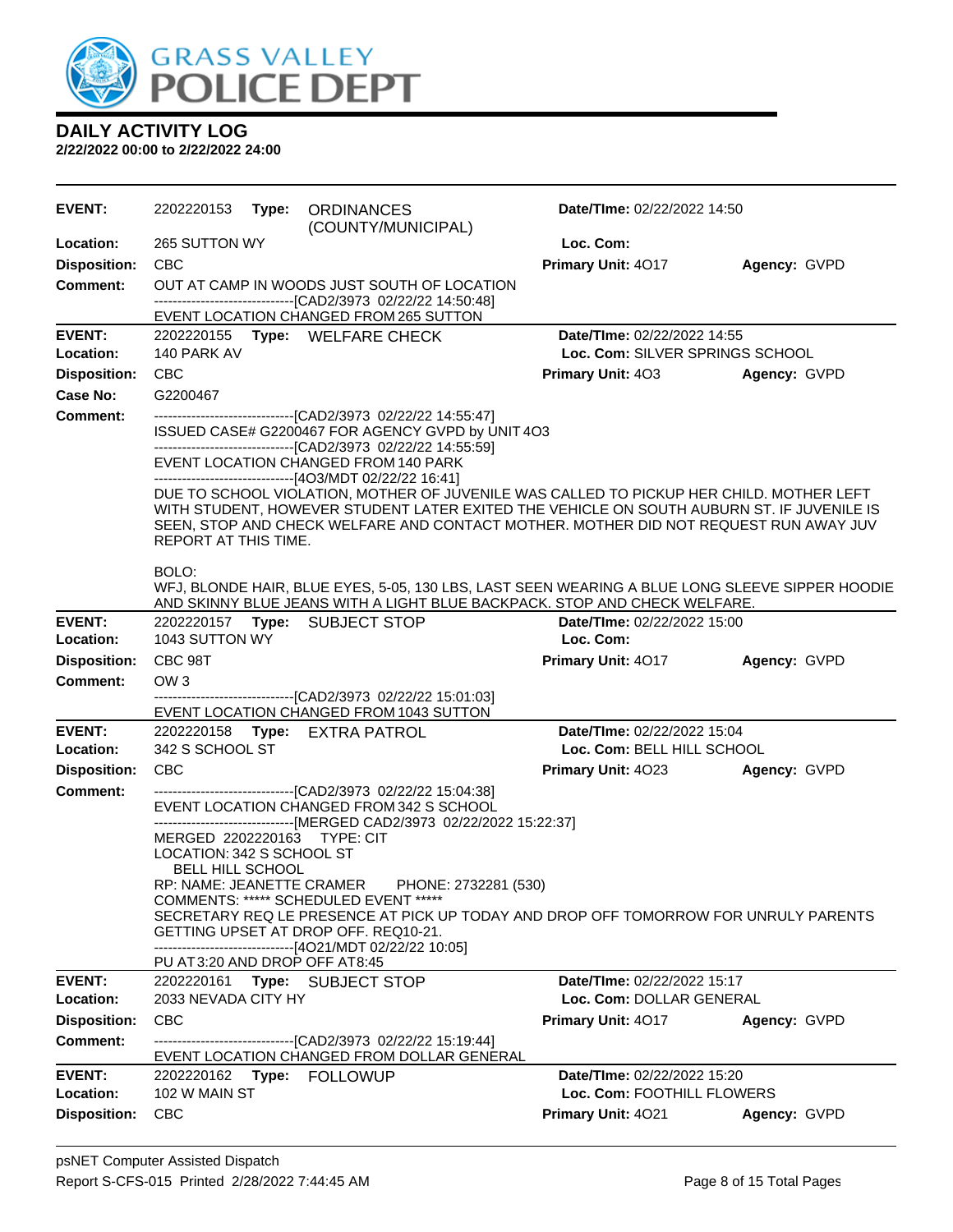

| <b>Comment:</b>     |                                                                |       | -------------------------------[CAD2/3973 02/22/22 15:20:23]<br>EVENT LOCATION CHANGED FROM FOOTHILL FLOWERS                                                                                                                                                                                                                                 |                                    |                                          |
|---------------------|----------------------------------------------------------------|-------|----------------------------------------------------------------------------------------------------------------------------------------------------------------------------------------------------------------------------------------------------------------------------------------------------------------------------------------------|------------------------------------|------------------------------------------|
| <b>EVENT:</b>       | 2202220163 <b>Type:</b>                                        |       | <b>CITIZEN ASSIST (CIVIL</b><br>STANDBY'S, LOCKOUT                                                                                                                                                                                                                                                                                           | Date/TIme: 02/22/2022 15:21        |                                          |
| Location:           | 342 S SCHOOL ST                                                |       |                                                                                                                                                                                                                                                                                                                                              | Loc. Com: BELL HILL SCHOOL         |                                          |
| <b>Disposition:</b> | MERGED 2202220158                                              |       |                                                                                                                                                                                                                                                                                                                                              | <b>Primary Unit:</b>               | Agency: GVPD                             |
| <b>Comment:</b>     | ***** SCHEDULED EVENT *****<br>PU AT 3:20 AND DROP OFF AT 8:45 |       | SECRETARY REQ LE PRESENCE AT PICK UP TODAY AND DROP OFF TOMORROW FOR UNRULY PARENTS<br>GETTING UPSET AT DROP OFF. REQ10-21.<br>------------------------------[4O21/MDT 02/22/22 10:05]<br>***** EVENT CLOSED BY CAD2 WITH COMMENT-2202220158                                                                                                 |                                    |                                          |
| <b>EVENT:</b>       | 2202220168                                                     | Type: | <b>WEAPONS (BRANDISH, PROM</b><br>SHOOTING, ANY                                                                                                                                                                                                                                                                                              | Date/TIme: 02/22/2022 15:31        |                                          |
| Location:           | 825 OLD TUNNEL RD                                              |       |                                                                                                                                                                                                                                                                                                                                              | Loc. Com: NEVADA MEADOW APTS       |                                          |
| <b>Disposition:</b> | <b>RPT</b>                                                     |       |                                                                                                                                                                                                                                                                                                                                              | Primary Unit: 4015                 | Agency: GVPD                             |
| Case No:            | G2200468                                                       |       |                                                                                                                                                                                                                                                                                                                                              |                                    |                                          |
| <b>Comment:</b>     |                                                                |       | SECURITY RPTG SUBJ JUST CTCD HIM TO CALL LE BECAUSE LAST NIGHT A SUSPECT PULLED A GUN ON<br>HIM. SU IS 50YRS OLD IN A WHEEL CHAIR WITH NO LEGS. POSS VIDEO AVAIL. VICTIM IS STANDING BY INF<br>SAFEWAY BY THE SLEEP SHOP SIDE.<br>-----------------------[CAD1/4074_02/22/22 16:26:10]<br>ISSUED CASE# G2200468 FOR AGENCY GVPD by UNIT 4O15 |                                    |                                          |
| <b>EVENT:</b>       | 2202220175                                                     | Type: | 911                                                                                                                                                                                                                                                                                                                                          | Date/TIme: 02/22/2022 15:43        |                                          |
| Location:           |                                                                |       | UNKNOWN/HANGUPS, ABANS<br>LAT: 39.22547200 LONG: -121.025198                                                                                                                                                                                                                                                                                 | Loc. Com:                          |                                          |
| <b>Disposition:</b> | <b>HBD</b>                                                     |       |                                                                                                                                                                                                                                                                                                                                              | <b>Primary Unit:</b>               | Agency: GVPD                             |
| <b>Comment:</b>     | 911 OPEN LINE UNABLE TO CB                                     |       |                                                                                                                                                                                                                                                                                                                                              |                                    |                                          |
| <b>EVENT:</b>       | 2202220176                                                     | Type: | <b>CITIZEN ASSIST (CIVIL</b><br>STANDBY'S, LOCKOUT                                                                                                                                                                                                                                                                                           | Date/TIme: 02/22/2022 15:44        |                                          |
| Location:           | 1262 SUTTON WY                                                 |       |                                                                                                                                                                                                                                                                                                                                              |                                    | Loc. Com: HOSPITALITY HOUSE 530 271 7144 |
| <b>Disposition:</b> | CBC 98T, CLEARED                                               |       |                                                                                                                                                                                                                                                                                                                                              | Primary Unit: 4017                 | Agency: GVPD                             |
| Comment:            | <b>CLEARANCE X1</b>                                            |       |                                                                                                                                                                                                                                                                                                                                              |                                    |                                          |
| <b>EVENT:</b>       | 2202220177                                                     | Type: | <b>FRAUD</b>                                                                                                                                                                                                                                                                                                                                 | Date/TIme: 02/22/2022 15:47        |                                          |
| Location:           | 375 BRUNSWICK RD                                               |       |                                                                                                                                                                                                                                                                                                                                              | Loc. Com: WESTAMERICA BANK         |                                          |
| <b>Disposition:</b> | <b>CBC</b>                                                     |       |                                                                                                                                                                                                                                                                                                                                              | Primary Unit: 4021                 | Agency: GVPD                             |
| Case No:            | G2200485                                                       |       |                                                                                                                                                                                                                                                                                                                                              |                                    |                                          |
| <b>Comment:</b>     |                                                                |       | RP REQ 10-21 TO REPORT FRAUD ON DECEASED MOTHERS BANK ACCOUNT                                                                                                                                                                                                                                                                                |                                    |                                          |
|                     |                                                                |       | ----------------[CAD1/4074 02/22/22 15:47:39]<br>EVENT CALL TYPE CHANGED FROM FU<br>------------------------------[4O21/MDT 02/22/22 16:25]                                                                                                                                                                                                  |                                    |                                          |
|                     |                                                                |       | RP WILL GATHER DOCUMENTS THEN CALL BACK<br>--------------------------------[CAD1/4056 02/23/22 16:03:10]                                                                                                                                                                                                                                     |                                    |                                          |
|                     |                                                                |       | ISSUED CASE# G2200485-G2200485 FOR GVPD by UNIT 4O21                                                                                                                                                                                                                                                                                         |                                    |                                          |
| <b>EVENT:</b>       | 2202220178                                                     |       | Type: 911 UNKNOWN                                                                                                                                                                                                                                                                                                                            | <b>Date/Time: 02/22/2022 15:49</b> |                                          |
| Location:           |                                                                |       | (HANGUPS, ABAN'S)<br>LAT: 39.22447400 LONG: -121.042943                                                                                                                                                                                                                                                                                      | Loc. Com:                          |                                          |
| <b>Disposition:</b> | <b>HBD NEG CB RECEIVED</b>                                     |       |                                                                                                                                                                                                                                                                                                                                              | <b>Primary Unit:</b>               | Agency: GVPD                             |
| Comment:            | 911 ABAN                                                       |       |                                                                                                                                                                                                                                                                                                                                              |                                    |                                          |
|                     | UNABLE TO LEAVE VM ON CB                                       |       | -------------------------------[CAD1/4074_02/22/22 15:50:18]<br>***** EVENT CLOSED BY CAD1 WITH COMMENT-NEG CB RECEIVED                                                                                                                                                                                                                      |                                    |                                          |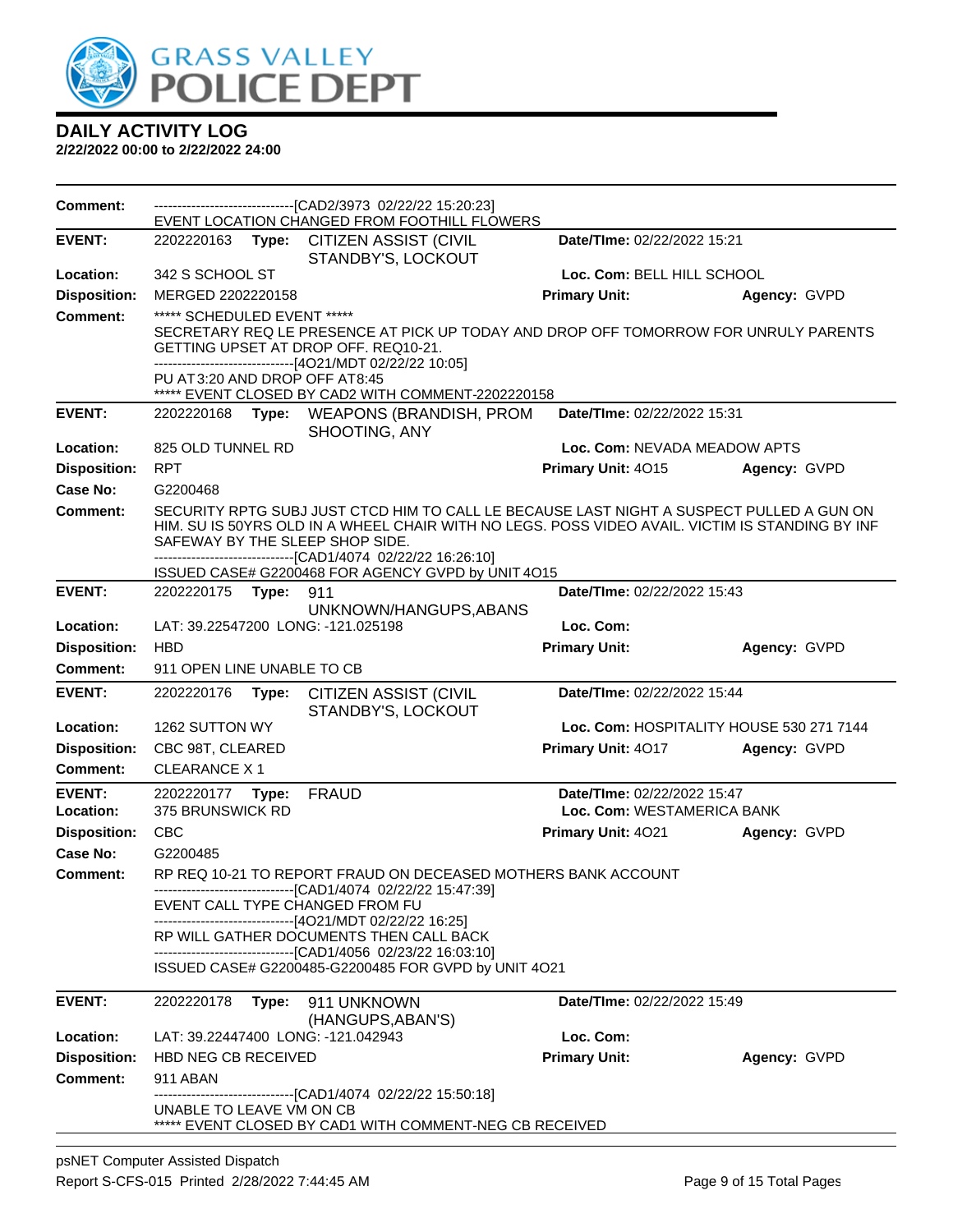

**DAILY ACTIVITY LOG 2/22/2022 00:00 to 2/22/2022 24:00**

**EVENT:** 2202220179 **Type:** ASSAULTS, BATTERY (415 PHYSICAL) **Date/TIme:** 02/22/2022 15:50 **Location:** BRUNSWICK RD/EA MAIN ST **Loc. Com: Disposition:** CBC **Primary Unit:** 4O17 **Agency:** GVPD **Comment:** RP REQ 10-21 RPTNG SISTER THREATENED AND ASSAULTED RP, SHE THREW A COFFEE CUP AT RP. SUBJ SENT THREATENING TEXT MESSAGES ABOUT BEATING UP RPS GIRLFRIEND AND HURTING RPS CHILDREN. RP REFUSING TO PROVIDE EXACT ADDRESS OF WHERE THE INCIDENT OCC'D BECAUSE HE "DOESN'T WANT COPS SHOWING UP AND CAUSING DRAMA AT HIS MOM'S HOUSE". RP ALSO REFUSED TO PROVIDE SISTER'S NAME WHO ASSAULTED AND MADE THREATS "BECAUSE SHE IS A FELON AND THE COPS WILL KNOW WHERE SHE LIVES". ------------------------------[4O17/MDT 02/22/22 16:20] RP REQUESTING DOCUMENTATION. RP WILL CALL BACK FOR FOLLOW UP AFTER OBTAINING RESTRAINING ORDER. **EVENT:** 2202220183 **Type:** FOLLOWUP **Date/TIme:** 02/22/2022 16:01 **Disposition:** CBC **Primary Unit:** 4O2 **Agency:** GVPD **Comment: EVENT:** 2202220188 **Type:** COMMUNITY POLICING ACTION **Date/TIme:** 02/22/2022 16:11 **Disposition:** CBC **Primary Unit:** 4O2 **Agency:** GVPD **Comment: EVENT:** 2202220189 **Type:** 911 UNKNOWN (HANGUPS,ABAN'S) **Date/TIme:** 02/22/2022 16:11 **Location:** 491 SUTTON WY **Loc. Com:** TUSCANY GARDENS **Disposition:** MERGED 2202220190 **Primary Unit: Agency:** GVPD **Comment:** ABANDON \*\*\*\*\* EVENT CLOSED BY CAD2 WITH COMMENT-2202220190 **EVENT:** 2202220190 **Type:** DISTURBANCE (NOISE, MUSIC, VERBAL, BARKI **Date/TIme:** 02/22/2022 16:12 **Location:** 491 SUTTON WY **Loc. Com:** TUSCANY GARDENS **Disposition:** CBC 98 **Primary Unit:** 4O23 **Agency:** GVPD **Comment:** 911 RPTNG MEN IN 415P, ONE HALF LEFT IN WHI NISSAN PATHFINDER LEFT TWD DORSEY, OTHER PARTY LEFT SEPARATE IN A WHI NISSAN ALTIMA LP8ZFJ948 ------------------------------[CAD4/4116 02/22/22 16:14:42] RP UNK WHAT FIGHT WAS ABOUT, HMA WITH DREADLOCKS DRIVING NISSAN ALTIMA, APPEARED TO BE 8-21 YOA ------------------------------[CAD4/4116 02/22/22 16:15:31] UNK DOT FOR THE ALTIMA ------------------------------[MERGED CAD2/3973 02/22/2022 16:17:42] MERGED 2202220189 TYPE: 911 LOCATION: 491 SUTTON WY TUSCANY GARDENS RP: PHONE: 2711300 (530) COMMENTS: ABANDON ------------------------------[4O23/MDT 02/22/22 18:09] CONTACT MADE W/OWNER OF 491 SUTTON WAY. ADVISED HE DOES NOT WISH TO FILE A VANDALISM REPORT CAUSED BY THE PHYSICAL ALTERCATION. ADVISED OWNER FOLLOW UP INVEST WAS CONDUCTED VIA THE 10-28 AND LOCATED A PHOTO OF THE R/O. PHOTO WAS SHOWN TO THE REPORTING PARTY WHO ADVISED THE R/O WAS NOT SUSPECT AND DID NOT CAUSE THE DAMAGE. I ATTEMPTED CONTACT VIA10-21 TO R/O AND LEFT VM. OWNER ADVISED NO FURTHER FOLLOW UP NEEDED AT THIS TIME FROM LE. CBC **EVENT:** 2202220194 **Type:** CITIZEN ASSIST (CIVIL STANDBY'S, LOCKOUT **Date/TIme:** 02/22/2022 16:17 **Location:** 1262 SUTTON WY **Loc. Com:** HOSPITALITY HOUSE 530 271 7144 **Disposition:** CBC CLEARED **Primary Unit:** 4O17 **Agency:** GVPD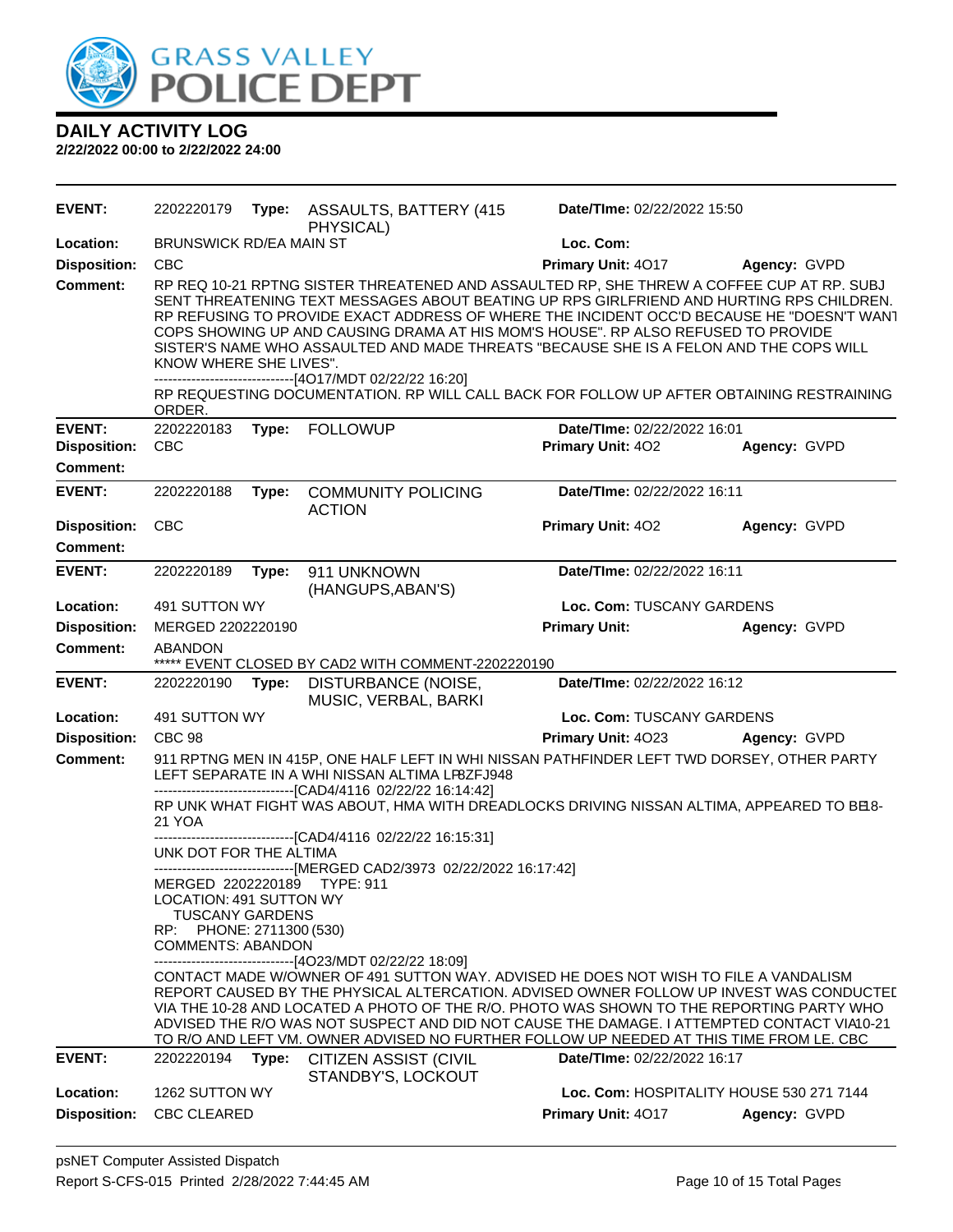

| <b>Comment:</b>     | <b>CLEARANCE FOR 1</b>                              |       |                                                                                                                                                                                                                                                                                                           |                                    |              |
|---------------------|-----------------------------------------------------|-------|-----------------------------------------------------------------------------------------------------------------------------------------------------------------------------------------------------------------------------------------------------------------------------------------------------------|------------------------------------|--------------|
| <b>EVENT:</b>       | 2202220195                                          | Type: | 911 UNKNOWN<br>(HANGUPS, ABAN'S)                                                                                                                                                                                                                                                                          | Date/TIme: 02/22/2022 16:18        |              |
| Location:           | 582 E MAIN ST                                       |       |                                                                                                                                                                                                                                                                                                           | Loc. Com: TEN MINUTE OIL & LUBE    |              |
| <b>Disposition:</b> | <b>HBD</b>                                          |       |                                                                                                                                                                                                                                                                                                           | <b>Primary Unit:</b>               | Agency: GVPD |
| <b>Comment:</b>     | 911 ABAN                                            |       |                                                                                                                                                                                                                                                                                                           |                                    |              |
|                     |                                                     |       | ------------------------------[CAD3/3980 02/22/22 16:19:23]<br>EVENT LOCATION CHANGED FROM LAT:39.21920100 LONG: -121.052352 GRASS VALLEY<br>----------------------[CAD3/3980_02/22/22 16:19:33]                                                                                                          |                                    |              |
|                     | ON CB C4 CLEANING VEH<br>***** EVENT CLOSED BY CAD3 |       |                                                                                                                                                                                                                                                                                                           |                                    |              |
| <b>EVENT:</b>       | 2202220202                                          |       | Type: DISTURBANCE (NOISE,<br>MUSIC, VERBAL, BARKI                                                                                                                                                                                                                                                         | Date/TIme: 02/22/2022 16:30        |              |
| Location:           | 871 SUTTON WY                                       |       |                                                                                                                                                                                                                                                                                                           | Loc. Com: LAUNDERLAND              |              |
| <b>Disposition:</b> | <b>CBC</b>                                          |       |                                                                                                                                                                                                                                                                                                           | Primary Unit: 4D13                 | Agency: GVPD |
| <b>Comment:</b>     |                                                     |       | RP RPTNG WFA APROX 60 YOA, GRY HAIR WITH A BEENIE, RP HAS ASKED HER TO LEAVE BUT SHE IS<br>REFUSING, RP REQ SHE BE MOVED ALONG.                                                                                                                                                                           |                                    |              |
| <b>EVENT:</b>       |                                                     |       | 2202220203 Type: DISTURBANCE (NOISE,<br>MUSIC, VERBAL, BARKI                                                                                                                                                                                                                                              | Date/TIme: 02/22/2022 16:31        |              |
| Location:           | 109 SPRINGHILL DR # B                               |       |                                                                                                                                                                                                                                                                                                           | Loc. Com: FEDERAL EXPRESS          |              |
| <b>Disposition:</b> | <b>GOA</b>                                          |       |                                                                                                                                                                                                                                                                                                           | Primary Unit: 4D13                 | Agency: GVPD |
| <b>Comment:</b>     |                                                     |       | 911 CUSTOMER REFUSING TO LEAVE BECAUSE THEY WONT RELEASE A PACKAGE WITHOUT VALID ID,<br>CURRENTLY IN THE LOBBY, NEG WEAPONS SEEN                                                                                                                                                                          |                                    |              |
| <b>EVENT:</b>       | 2202220204                                          |       | Type: ANIMALS (ABUSE, LOOSE,<br>FOUND, INJURED)                                                                                                                                                                                                                                                           | Date/TIme: 02/22/2022 16:31        |              |
| Location:           | 139 CELESTA DR                                      |       |                                                                                                                                                                                                                                                                                                           | Loc. Com:                          |              |
| <b>Disposition:</b> | <b>CBC BEEN EDUCATED</b>                            |       |                                                                                                                                                                                                                                                                                                           | Primary Unit: 4Z32                 | Agency: GVPD |
| Case No:            | G2200483                                            |       |                                                                                                                                                                                                                                                                                                           |                                    |              |
| <b>Comment:</b>     | <b>BARKING COMPLAINT</b>                            |       |                                                                                                                                                                                                                                                                                                           |                                    |              |
|                     |                                                     |       | ------------------------------[CAD1/4074 02/22/22 16:32:03]<br>EVENT LOCATION CHANGED FROM 139 CELESTA<br>-----------------[CAD2/4116_02/23/22 14:11:31]                                                                                                                                                  |                                    |              |
|                     |                                                     |       | ISSUED CASE# G2200483-G2200483 FOR GVPD by UNIT 4Z32                                                                                                                                                                                                                                                      |                                    |              |
| <b>EVENT:</b>       | 2202220205                                          | Type: | <b>ORDINANCES</b><br>(COUNTY/MUNICIPAL)                                                                                                                                                                                                                                                                   | Date/TIme: 02/22/2022 16:34        |              |
| Location:           | 380 PLEASANT ST                                     |       |                                                                                                                                                                                                                                                                                                           | Loc. Com:                          |              |
| <b>Disposition:</b> | <b>CBC</b>                                          |       |                                                                                                                                                                                                                                                                                                           | <b>Primary Unit: 402</b>           | Agency: GVPD |
| <b>Comment:</b>     |                                                     |       | RP STATES THERE ARE SEVERAL SUBJECTS LOITERING IN THE LOT BEHIND HIS RESIDENCE BETWEEN RPS<br>HOUSE AND CONDON PARK. RP STATES HE WAS TOLD TO CALL EVERY TIME THERE WERE PEOPEL THERE<br>SO AN OFFICER CAN COME OUT. NEG WEAPONS SEEN.<br>------[4O2/MDT 02/22/22 16:55]<br>AREA CHECK MADE ON FOOT, UTL. |                                    |              |
| <b>EVENT:</b>       | 2202220215                                          | Type: | DISTURBANCE (NOISE,<br>MUSIC, VERBAL, BARKI                                                                                                                                                                                                                                                               | Date/TIme: 02/22/2022 17:06        |              |
| Location:           | 1857 EA MAIN ST                                     |       |                                                                                                                                                                                                                                                                                                           | Loc. Com: BURGER KING 530 272 6226 |              |
| <b>Disposition:</b> | <b>RPT</b>                                          |       |                                                                                                                                                                                                                                                                                                           | Primary Unit: 4023                 | Agency: GVPD |
| <b>Case No:</b>     | G2200469                                            |       |                                                                                                                                                                                                                                                                                                           |                                    |              |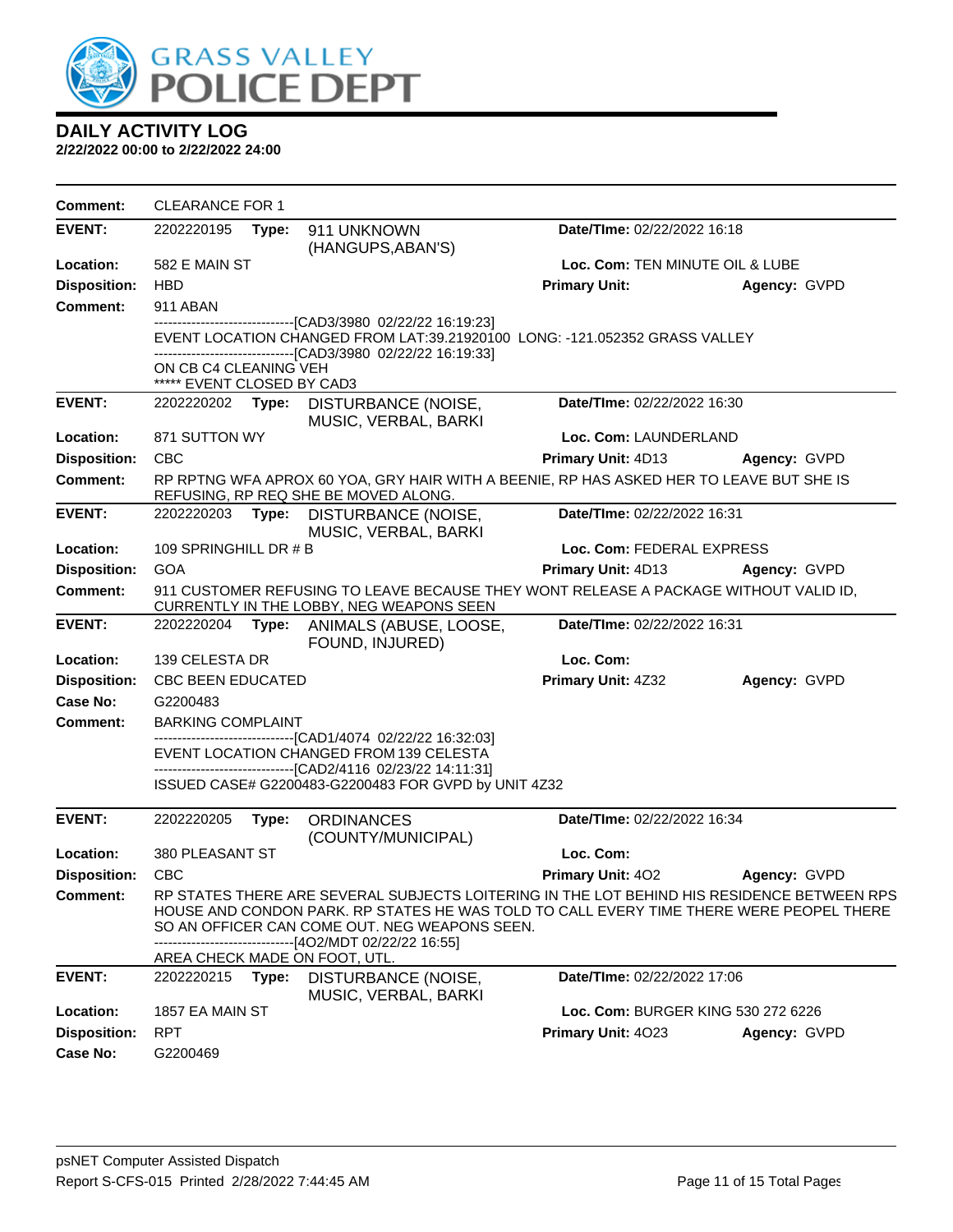

| <b>Comment:</b>     |                                                                |       | 911- RPTG THERE WAS A415 IN THE LOBBY AND NOW THERE IS A MALE DOWN ON THE GROUND STATING<br>NECK INJURY TRANSFER TO CALFIRE, SUSPECT IS STILL INSIDE THE BUSINESS AND IT WAS A CUSTOMER<br>VS EMPLOYEE. CALFIRE IS GOING TO STAGE<br>-------------------------------[CAD1/4074 02/22/22 17:06:59] |                             |                                        |
|---------------------|----------------------------------------------------------------|-------|---------------------------------------------------------------------------------------------------------------------------------------------------------------------------------------------------------------------------------------------------------------------------------------------------|-----------------------------|----------------------------------------|
|                     | 4O15 ADV                                                       |       | ---------------------------------[CAD1/4074 02/22/22 17:25:31]                                                                                                                                                                                                                                    |                             |                                        |
|                     |                                                                |       | ISSUED CASE# G2200469 FOR AGENCY GVPD by UNIT 4O23                                                                                                                                                                                                                                                |                             |                                        |
| <b>EVENT:</b>       |                                                                |       | (HANGUPS, ABAN'S)                                                                                                                                                                                                                                                                                 | Date/TIme: 02/22/2022 17:13 |                                        |
| Location:           | <b>RIDGE RD</b>                                                |       |                                                                                                                                                                                                                                                                                                   | Loc. Com:                   |                                        |
| <b>Disposition:</b> | <b>HBD</b>                                                     |       |                                                                                                                                                                                                                                                                                                   | <b>Primary Unit:</b>        | Agency: GVPD                           |
| <b>Comment:</b>     | 911 ABAN                                                       |       |                                                                                                                                                                                                                                                                                                   |                             |                                        |
|                     |                                                                |       | -------------------------------[CAD3/3980 02/22/22 17:14:36]<br>EVENT LOCATION CHANGED FROM LAT:39.24278900 LONG: -121.048136 GRASS VALLEY<br>-------------------------------[CAD3/3980 02/22/22 17:14:40]                                                                                        |                             |                                        |
|                     | C <sub>4</sub> ON C <sub>B</sub><br>***** EVENT CLOSED BY CAD3 |       |                                                                                                                                                                                                                                                                                                   |                             |                                        |
| <b>EVENT:</b>       |                                                                |       | 2202220223 Type: WELFARE CHECK                                                                                                                                                                                                                                                                    | Date/TIme: 02/22/2022 17:39 |                                        |
| Location:           | 716 FREEMAN LN # B                                             |       |                                                                                                                                                                                                                                                                                                   | Loc. Com: SUBWAY            |                                        |
| <b>Disposition:</b> | CBC C4                                                         |       |                                                                                                                                                                                                                                                                                                   | <b>Primary Unit: 4015</b>   | Agency: GVPD                           |
| Comment:            |                                                                |       | RP RPTG WHI TOYT 4RUNNER LP: 8WRW467 MALE SLUMPED OVER IN SEAT                                                                                                                                                                                                                                    |                             |                                        |
| <b>EVENT:</b>       |                                                                |       | 2202220224 Type: INFORMATION                                                                                                                                                                                                                                                                      | Date/TIme: 02/22/2022 17:43 |                                        |
| Location:           | 2033 NEVADA CITY HY                                            |       |                                                                                                                                                                                                                                                                                                   | Loc. Com: DOLLAR GENERAL    |                                        |
| <b>Disposition:</b> | INF INFO PER 4015                                              |       |                                                                                                                                                                                                                                                                                                   | <b>Primary Unit:</b>        | Agency: GVPD                           |
| <b>Comment:</b>     |                                                                |       | RP RPTG HIS VEH BROKE DOWN AN IS PARKED AT THE LOCATION, DESC PURPLE/ BLK1995 FORD BRONCO<br>UNK LP. RP HAS PRIVATE PROPERTY PERMISSION JUST WANTS LE TO KNOW.<br>***** EVENT CLOSED BY CAD1 WITH COMMENT-INFO PER 4015                                                                           |                             |                                        |
| <b>EVENT:</b>       | 2202220228                                                     | Type: | DISTURBANCE (NOISE,<br>MUSIC, VERBAL, BARKI                                                                                                                                                                                                                                                       | Date/TIme: 02/22/2022 17:57 |                                        |
| Location:           | 1801 EA MAIN ST                                                |       |                                                                                                                                                                                                                                                                                                   |                             | Loc. Com: JACK IN THE BOX 530 272 3041 |
| <b>Disposition:</b> | <b>WA</b>                                                      |       |                                                                                                                                                                                                                                                                                                   | Primary Unit: 4015          | Agency: GVPD                           |
| <b>Comment:</b>     |                                                                |       | 911 MALE OUTSIDE THE BUSINESS HARRASSING CUSTOMERS. DESC WMA DRK CURLY HAIR, LSW DRK<br>LONG SLEAVE, NO FURTHER. NEG WEAPONS SEEN                                                                                                                                                                 |                             |                                        |
| <b>EVENT:</b>       | 2202220232                                                     | Type: | 911 UNKNOWN<br>(HANGUPS, ABAN'S)                                                                                                                                                                                                                                                                  | Date/TIme: 02/22/2022 18:09 |                                        |
| Location:           | 235 JOERSCHKE DR #3                                            |       |                                                                                                                                                                                                                                                                                                   | Loc. Com:                   |                                        |
| <b>Disposition:</b> | <b>HBD</b>                                                     |       |                                                                                                                                                                                                                                                                                                   | <b>Primary Unit:</b>        | Agency: GVPD                           |
| <b>Comment:</b>     | 911 ABAN                                                       |       |                                                                                                                                                                                                                                                                                                   |                             |                                        |
|                     | ***** EVENT CLOSED BY CAD3                                     |       | ------------------[CAD3/3980 02/22/22 18:10:13]<br>ON CB C4 WILL CALL BACK IF SHE NEEDS MEDICAL                                                                                                                                                                                                   |                             |                                        |
| <b>EVENT:</b>       | 2202220233                                                     | Type: | <b>SUSPICIOUS CIRCUMSTANCE</b><br>(VEHICLE, PERSON                                                                                                                                                                                                                                                | Date/TIme: 02/22/2022 18:15 |                                        |
| Location:           | 563 BRUNSWICK RD                                               |       |                                                                                                                                                                                                                                                                                                   | Loc. Com: FLETCHER DDS      |                                        |
| <b>Disposition:</b> | <b>CBC</b>                                                     |       |                                                                                                                                                                                                                                                                                                   | Primary Unit: 4015          | Agency: GVPD                           |
| <b>Comment:</b>     | BACK PACK.                                                     |       | 911 SUS MALE WONDERING AROUND THE P LOT. RP THINKS HE IS WATCHING HER CURRENTLY CALL THE<br>LE. RP REQG PD DRIVE THROUGH THE LOT SO SHE CAN GET TO HER VEH. SU LARGE PUFFY COAT AND                                                                                                               |                             |                                        |
| <b>EVENT:</b>       | 2202220238                                                     | Type: | DISTURBANCE (NOISE,<br>MUSIC, VERBAL, BARKI                                                                                                                                                                                                                                                       | Date/TIme: 02/22/2022 18:25 |                                        |
| Location:           | 1473 SEGSWORTH WY #1                                           |       |                                                                                                                                                                                                                                                                                                   | Loc. Com: ACF LISTED APT    |                                        |
| <b>Disposition:</b> | CBC BY 21                                                      |       |                                                                                                                                                                                                                                                                                                   | Primary Unit: 409           | Agency: GVPD                           |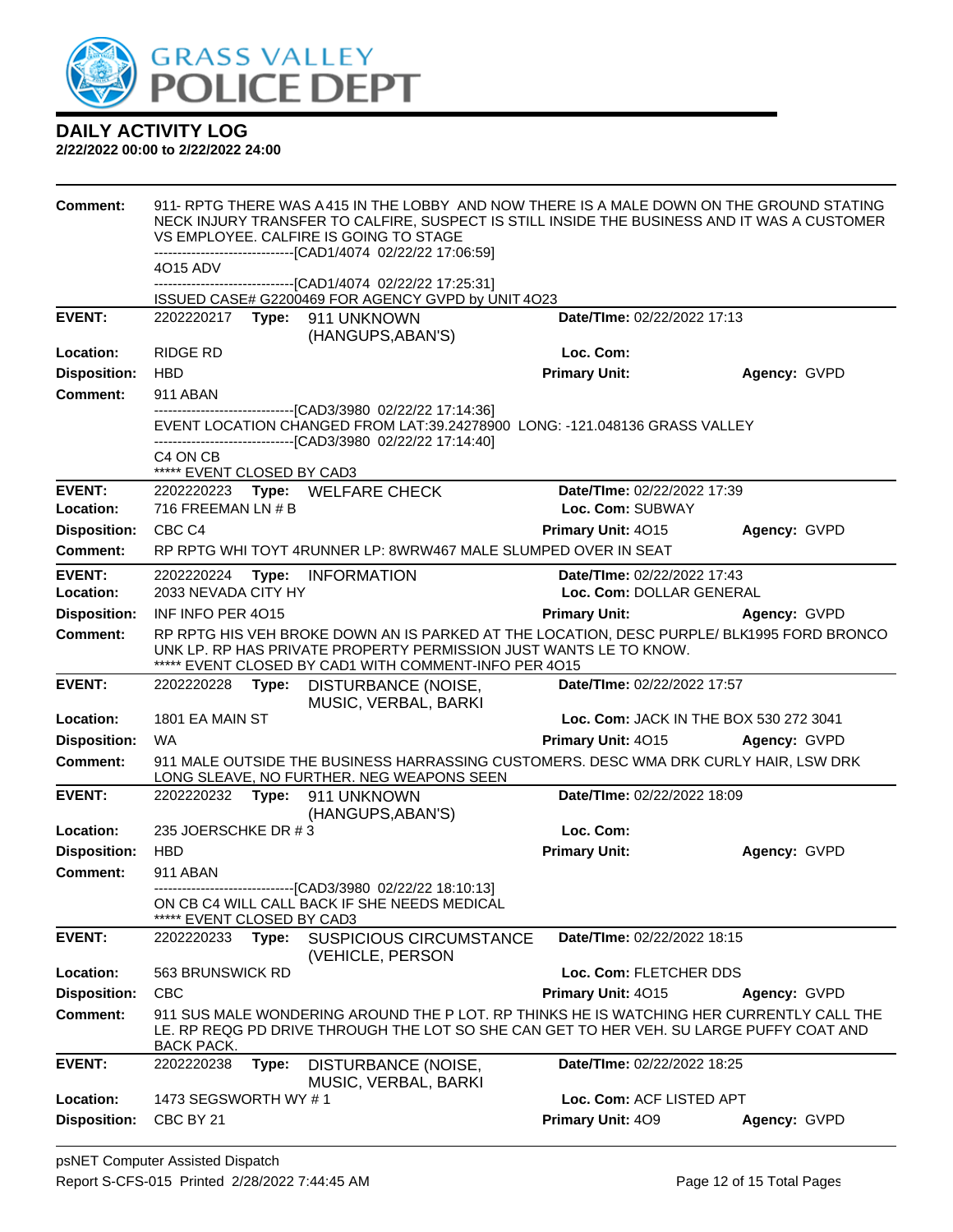

| <b>Comment:</b>            | 911 RPTG XRAY WHO LIVES ACCROSS THE WAY YELLING PROFANITIES AT RP ALL DAY. RP ADV SHE HAS<br>CHILDREN WITH HER AND IS CONCERNED FOR HER SAFELY. SU IS SLAMMING HER OWN DOOR. REQ<br>PERSONAL CTC                                     |                                                                                 |              |  |  |  |
|----------------------------|--------------------------------------------------------------------------------------------------------------------------------------------------------------------------------------------------------------------------------------|---------------------------------------------------------------------------------|--------------|--|--|--|
|                            | -------------------------[CAD1/4074_02/22/22_19:09:38]                                                                                                                                                                               |                                                                                 |              |  |  |  |
| <b>EVENT:</b>              | 4O9 ADV<br>2202220239<br>TRAFFIC (DUI, PARKING,<br>Type:<br>SPEED, HAZ                                                                                                                                                               | Date/TIme: 02/22/2022 18:25                                                     |              |  |  |  |
| Location:                  | BENNETT ST/KIDDER AV                                                                                                                                                                                                                 | Loc. Com:                                                                       |              |  |  |  |
| <b>Disposition:</b>        | <b>HBD</b>                                                                                                                                                                                                                           | <b>Primary Unit:</b>                                                            | Agency: GVPD |  |  |  |
| <b>Comment:</b>            | RP RPTG SUBJS RIDING DIRTBIKES IN THE STREET<br>-------------------------------[CAD1/4074 02/22/22 18:26:44]                                                                                                                         |                                                                                 |              |  |  |  |
|                            | <b>VOICED</b><br>***** EVENT CLOSED BY CAD1                                                                                                                                                                                          |                                                                                 |              |  |  |  |
| <b>EVENT:</b><br>Location: | 2202220252 Type: ALL OTHERS<br>155 GLASSON WY                                                                                                                                                                                        | <b>Date/Time: 02/22/2022 18:45</b><br>Loc. Com: SIERRA NEVADA MEMORIAL HOSPITAL |              |  |  |  |
| <b>Disposition:</b>        | ARA                                                                                                                                                                                                                                  | <b>Primary Unit: 4D13</b>                                                       | Agency: GVPD |  |  |  |
| Case No:                   | G2200470                                                                                                                                                                                                                             |                                                                                 |              |  |  |  |
| <b>Comment:</b>            | SU IS BEING DISCHARGED IN 10-15 MIN. RP WAS ADVISED TO CALL WHEN BEING RELEASED                                                                                                                                                      |                                                                                 |              |  |  |  |
|                            | -------------------------------[CAD3/4051 02/22/22 18:46:24]<br>4D13 ADVISED                                                                                                                                                         |                                                                                 |              |  |  |  |
|                            | -------------------------------[CAD3/4051_02/22/22 19:13:21]                                                                                                                                                                         |                                                                                 |              |  |  |  |
|                            | 1029 PCSO FOR ABSTRACT                                                                                                                                                                                                               |                                                                                 |              |  |  |  |
|                            | -------------------------------[CAD1/4074 02/22/22 19:36:21]<br>ISSUED CASE# G2200470 FOR AGENCY GVPD by UNIT 4D13                                                                                                                   |                                                                                 |              |  |  |  |
| <b>EVENT:</b>              | 2202220253 Type: RESTRAINING ORDERS (TRO,<br>OAH, CUSTODY, C                                                                                                                                                                         | Date/TIme: 02/22/2022 18:58                                                     |              |  |  |  |
| Location:                  | 1473 SEGSWORTH WY #5                                                                                                                                                                                                                 | Loc. Com:                                                                       |              |  |  |  |
| <b>Disposition:</b>        | CBC BY 21                                                                                                                                                                                                                            | <b>Primary Unit: 409</b>                                                        | Agency: GVPD |  |  |  |
| <b>Comment:</b>            | RP RPTG ONGOING PROBLEMS WITH NEIGHBOR IN APT 4. RP STATING SHE IS GOING TO GET AN RO<br>TOMORROW AND DEMANDING LE SHOW UP OR ELSE SHE WILL TAKE CARE OF IT HERSELF.<br>-------------------------------[CAD1/4074 02/22/22 19:09:42] |                                                                                 |              |  |  |  |
|                            | 4O9 ADV                                                                                                                                                                                                                              |                                                                                 |              |  |  |  |
| <b>EVENT:</b>              | 2202220257<br>Type: 911 UNKNOWN<br>(HANGUPS, ABAN'S)                                                                                                                                                                                 | Date/TIme: 02/22/2022 19:12                                                     |              |  |  |  |
| Location:                  | 10318 CRESTVIEW DR                                                                                                                                                                                                                   | Loc. Com:                                                                       |              |  |  |  |
| <b>Disposition:</b>        | <b>HBD</b>                                                                                                                                                                                                                           | <b>Primary Unit:</b>                                                            | Agency: GVPD |  |  |  |
| <b>Comment:</b>            | 911 ABANDONED                                                                                                                                                                                                                        |                                                                                 |              |  |  |  |
|                            | ------------------------[CAD3/4051_02/22/22 19:13:03]<br>EVENT LOCATION CHANGED FROM LAT:39.20055400 LONG: -121.056772 GRASS VALLEY<br>----------------------------[CAD3/4051 02/22/22 19:13:09]                                     |                                                                                 |              |  |  |  |
|                            | ON CALLBACK, ACCIDENTAL CODE 4<br>***** EVENT CLOSED BY CAD3                                                                                                                                                                         |                                                                                 |              |  |  |  |
| <b>EVENT:</b>              | 2202220266 Type: FOLLOWUP                                                                                                                                                                                                            | Date/TIme: 02/22/2022 20:27                                                     |              |  |  |  |
| Location:                  | 321 DORSEY DR # 8                                                                                                                                                                                                                    | Loc. Com:                                                                       |              |  |  |  |
| <b>Disposition:</b>        | <b>CBC</b>                                                                                                                                                                                                                           | Primary Unit: 404                                                               | Agency: GVPD |  |  |  |
| <b>Comment:</b>            | FU FOR CASE 459                                                                                                                                                                                                                      |                                                                                 |              |  |  |  |
|                            | -------------------------------[CAD3/4051 02/22/22 20:27:14]<br>EVENT LOCATION CHANGED FROM 321 DORSEY 8                                                                                                                             |                                                                                 |              |  |  |  |
| <b>EVENT:</b>              | 2202220267    Type: FIRE                                                                                                                                                                                                             | Date/TIme: 02/22/2022 20:28                                                     |              |  |  |  |
| Location:                  | 1263 E MAIN ST                                                                                                                                                                                                                       | Loc. Com: GOLD RUN LAUNDROMAT                                                   |              |  |  |  |
| <b>Disposition:</b>        | <b>HBD</b>                                                                                                                                                                                                                           | <b>Primary Unit:</b>                                                            | Agency: GVPD |  |  |  |
| <b>Comment:</b>            | 911 XFER TO CALFIRE FOR SMOKE INSIDE BUILDING<br>***** EVENT CLOSED BY CAD1                                                                                                                                                          |                                                                                 |              |  |  |  |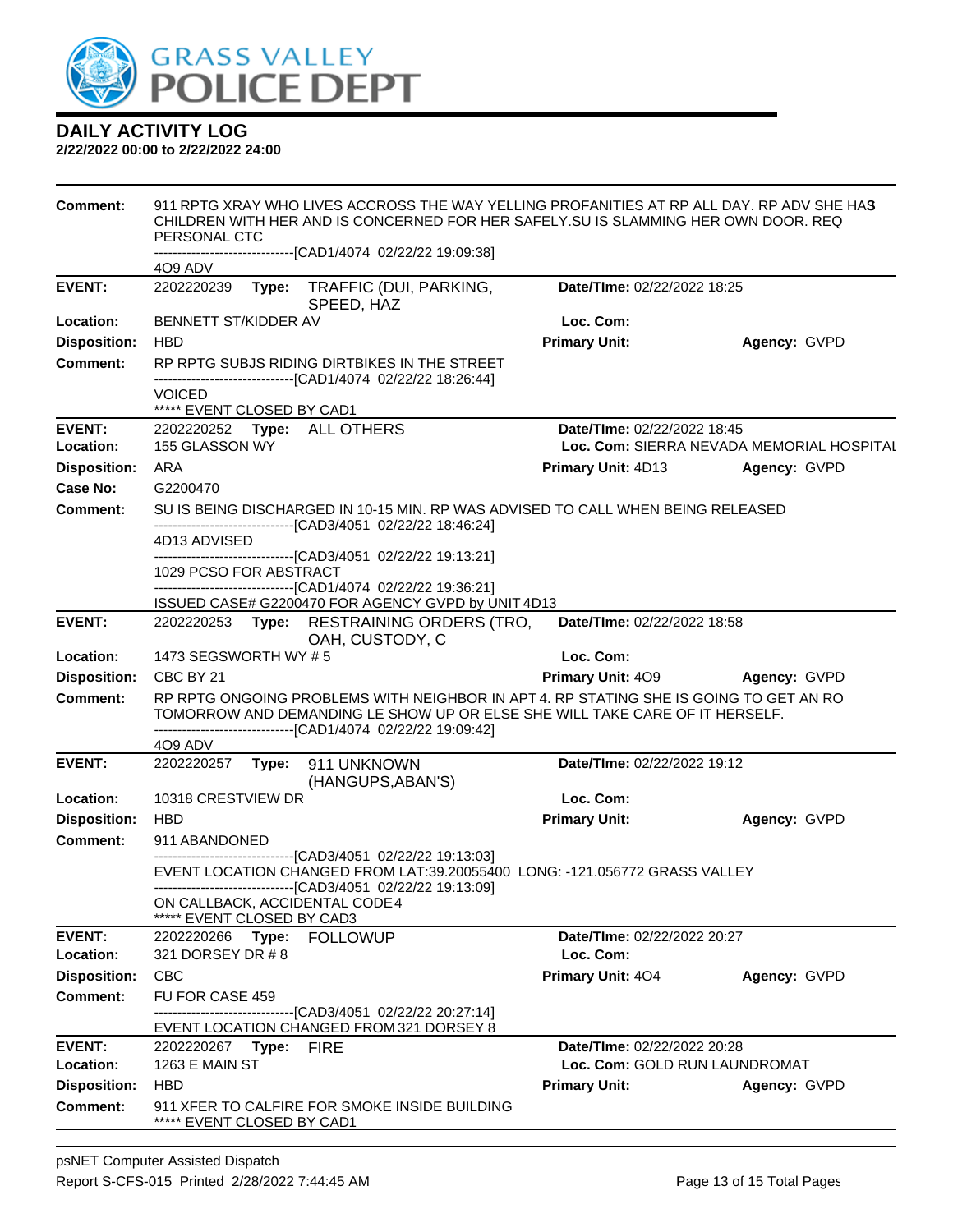

| <b>EVENT:</b>              | 2202220269                                                                                                                                                                                                                                                                                                                                                             | Type:                                                      | 911 UNKNOWN<br>(HANGUPS, ABAN'S)                                                                                            | Date/TIme: 02/22/2022 20:42              |                                           |  |
|----------------------------|------------------------------------------------------------------------------------------------------------------------------------------------------------------------------------------------------------------------------------------------------------------------------------------------------------------------------------------------------------------------|------------------------------------------------------------|-----------------------------------------------------------------------------------------------------------------------------|------------------------------------------|-------------------------------------------|--|
| Location:                  | 396 DORSEY DR                                                                                                                                                                                                                                                                                                                                                          |                                                            |                                                                                                                             | Loc. Com: CRYSTAL RIDGE CARE CENTER      |                                           |  |
| <b>Disposition:</b>        | <b>HBD</b>                                                                                                                                                                                                                                                                                                                                                             |                                                            |                                                                                                                             | <b>Primary Unit:</b>                     | Agency: GVPD                              |  |
| <b>Comment:</b>            | 911 HANG UP NOTHING HEARD                                                                                                                                                                                                                                                                                                                                              |                                                            |                                                                                                                             |                                          |                                           |  |
|                            | --------------------------------[CAD3/4051 02/22/22 20:44:13]<br>EVENT LOCATION CHANGED FROM LAT:39.22782200 LONG: -121.035068 GRASS VALLEY<br>------------------------[CAD3/4051_02/22/22 20:44:27]                                                                                                                                                                   |                                                            |                                                                                                                             |                                          |                                           |  |
|                            | ***** EVENT CLOSED BY CAD3                                                                                                                                                                                                                                                                                                                                             |                                                            | ON CALLBACK, ACCIDENTAL MISDIAL CODE4                                                                                       |                                          |                                           |  |
| <b>EVENT:</b>              | 2202220275                                                                                                                                                                                                                                                                                                                                                             | Type:                                                      | ASSAULTS, BATTERY (415<br>PHYSICAL)                                                                                         | Date/TIme: 02/22/2022 21:19              |                                           |  |
| Location:                  | 155 GLASSON WY                                                                                                                                                                                                                                                                                                                                                         |                                                            |                                                                                                                             |                                          | Loc. Com: SIERRA NEVADA MEMORIAL HOSPITAL |  |
| <b>Disposition:</b>        | CBC REFERRED TO DAS OFFICE                                                                                                                                                                                                                                                                                                                                             |                                                            |                                                                                                                             | <b>Primary Unit: 409</b><br>Agency: GVPD |                                           |  |
| <b>Comment:</b>            |                                                                                                                                                                                                                                                                                                                                                                        | RP REQ 10-21 REGARDING ASSAULT THAT OCCURRED IN JUNE 2021. |                                                                                                                             |                                          |                                           |  |
| <b>EVENT:</b>              | 2202220277                                                                                                                                                                                                                                                                                                                                                             | Type:                                                      | <b>SUSPICIOUS CIRCUMSTANCE</b><br>(VEHICLE, PERSON                                                                          | Date/TIme: 02/22/2022 21:28              |                                           |  |
| Location:                  | 1094 EA MAIN ST # 2                                                                                                                                                                                                                                                                                                                                                    |                                                            |                                                                                                                             | Loc. Com:                                |                                           |  |
| <b>Disposition:</b>        | <b>RPT</b>                                                                                                                                                                                                                                                                                                                                                             |                                                            |                                                                                                                             | Primary Unit: 404                        | Agency: GVPD                              |  |
| Case No:                   | G2200471                                                                                                                                                                                                                                                                                                                                                               |                                                            |                                                                                                                             |                                          |                                           |  |
| Comment:                   | RP CAME HOME AND FOUND OUT THAT THREE PEOPLE BROKE INTO HER HOUSE AND FOUGHT HER18<br>YEAR OLD SON. SON HAS A SEVERE BITE MARK BUT IS DENYING MEDICAL. POSS SUSPECTS NAMES OF<br>BUCK AND SAGE, TWO MALES AND A FEMALE. SUSPECTS WERE IN A WHI CAR, LEFT APPROX30 MINS AGO<br>UNK DIRECTION OF TRAVEL.<br>-------------------------------[CAD3/4051 02/22/22 22:08:30] |                                                            |                                                                                                                             |                                          |                                           |  |
|                            |                                                                                                                                                                                                                                                                                                                                                                        |                                                            | ISSUED CASE# G2200471 FOR AGENCY GVPD by UNIT 4O4                                                                           |                                          |                                           |  |
| <b>EVENT:</b>              |                                                                                                                                                                                                                                                                                                                                                                        |                                                            | 2202220281 Type: SERVICE, CIVIL, SUBPOENA                                                                                   | Date/TIme: 02/22/2022 21:40              |                                           |  |
| Location:                  | <b>159 LUCAS LN</b>                                                                                                                                                                                                                                                                                                                                                    |                                                            |                                                                                                                             | Loc. Com:                                |                                           |  |
| <b>Disposition:</b>        | GS                                                                                                                                                                                                                                                                                                                                                                     |                                                            |                                                                                                                             | <b>Primary Unit: 404</b>                 | Agency: GVPD                              |  |
| <b>Comment:</b>            | <b>EPO SERVICE</b>                                                                                                                                                                                                                                                                                                                                                     |                                                            |                                                                                                                             |                                          |                                           |  |
|                            |                                                                                                                                                                                                                                                                                                                                                                        |                                                            | --------------------------------[CAD1/3753 02/22/22 21:40:51]                                                               |                                          |                                           |  |
|                            |                                                                                                                                                                                                                                                                                                                                                                        |                                                            | EVENT LOCATION CHANGED FROM 159 LUCAS LN                                                                                    |                                          |                                           |  |
| <b>EVENT:</b>              | 2202220283                                                                                                                                                                                                                                                                                                                                                             |                                                            | Type: 911 UNKNOWN                                                                                                           | Date/TIme: 02/22/2022 21:43              |                                           |  |
| Location:                  |                                                                                                                                                                                                                                                                                                                                                                        |                                                            | (HANGUPS, ABAN'S)<br>LAT: 39.23367400 LONG: -121.055935                                                                     | Loc. Com:                                |                                           |  |
| <b>Disposition:</b>        | <b>HBD</b>                                                                                                                                                                                                                                                                                                                                                             |                                                            |                                                                                                                             | <b>Primary Unit:</b>                     | Agency: GVPD                              |  |
| <b>Comment:</b>            | ***** EVENT CLOSED BY CAD1                                                                                                                                                                                                                                                                                                                                             |                                                            | 911 OPEN LINE, POSS POCKET DIAL. UNABLE TO CALL NUMBER BACK.                                                                |                                          |                                           |  |
| <b>EVENT:</b>              | 2202220285                                                                                                                                                                                                                                                                                                                                                             | Type:                                                      | SERVICE, CIVIL, SUBPOENA                                                                                                    | Date/TIme: 02/22/2022 21:53              |                                           |  |
| Location:                  | 546 GLENWOOD RD                                                                                                                                                                                                                                                                                                                                                        |                                                            |                                                                                                                             | Loc. Com:                                |                                           |  |
| <b>Disposition:</b>        | GS                                                                                                                                                                                                                                                                                                                                                                     |                                                            |                                                                                                                             | Primary Unit: 4022                       | Agency: GVPD                              |  |
| <b>Comment:</b>            |                                                                                                                                                                                                                                                                                                                                                                        |                                                            | ------------------------[CAD3/4051_02/22/22 21:53:57]                                                                       |                                          |                                           |  |
| <b>EVENT:</b>              | 2202220288                                                                                                                                                                                                                                                                                                                                                             | Type:                                                      | EVENT LOCATION CHANGED FROM 546 GLENWOOD RD<br><b>SUSPICIOUS CIRCUMSTANCE</b>                                               | Date/TIme: 02/22/2022 22:40              |                                           |  |
| Location:                  | 133 S AUBURN ST                                                                                                                                                                                                                                                                                                                                                        |                                                            | (VEHICLE, PERSON                                                                                                            | Loc. Com: CIRCLE K                       |                                           |  |
| <b>Disposition:</b>        | CBC 98T                                                                                                                                                                                                                                                                                                                                                                |                                                            |                                                                                                                             | <b>Primary Unit: 4022</b>                | Agency: GVPD                              |  |
| <b>Comment:</b>            |                                                                                                                                                                                                                                                                                                                                                                        |                                                            | 911 CALLER REPORTS FEMALE IFO THE DUMPSTER AREA HAS OUT ALL HER PROPERTY ON THE GROUND.<br>ALSO, SU IS HARASSING CUSTOMERS. |                                          |                                           |  |
| <b>EVENT:</b><br>Location: | 2202220290<br>1094 EA MAIN ST                                                                                                                                                                                                                                                                                                                                          | Type:                                                      | <b>FOLLOWUP</b>                                                                                                             | Date/TIme: 02/22/2022 22:59<br>Loc. Com: |                                           |  |